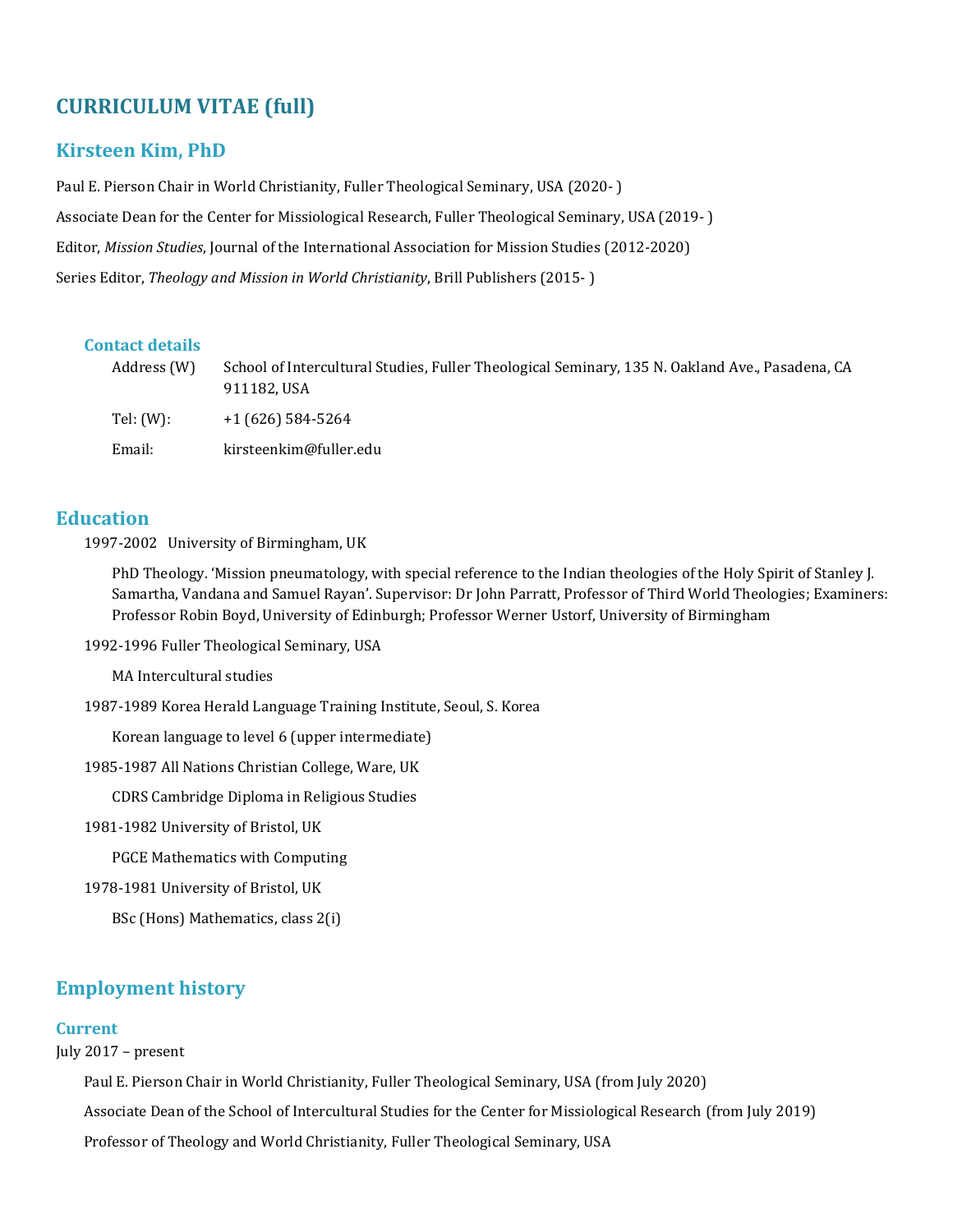Courses: MT503 Theology of Mission (conventional, online, intensive, and Korean program formats) MD500 Globalization, Poverty, and Mission (Korean program) MI803 Advanced Missiological Research 1 (PhD program) MI804 Missiology as a Discipline (parts A, B, and C) (PhD program) MI805 Framing the Discipline: Literature Review MI803 Advanced Missiological Research 2 (PhD program)

## **Previous relevant employment: main posts**

#### September 2011-June 2017

Professor of Theology and World Christianity, Leeds Trinity University, UK

Courses taught include:

Christian Understanding of God

Christian Worship

Church in the World

Political Theology

Religions: Cultures and Complexities

Religions, Justice and Peacemaking

Religions/Theology and Development

Research Methods

January 2009-March 2011

Research Coordinator[, Edinburgh 2010](http://www.edinburgh2010.org/) project, University of Edinburgh, UK. Drafted th[e Edinburgh 2010 Common Call.](http://www.edinburgh2010.org/fileadmin/Edinburgh_2010_Common_Call_with_explanation.pdf) January 2008-August 2011

Associate Principal Lecturer in Theology and Religious Studies, Leeds Trinity University (2010-)

Director of Programmes in Theology and Religious Studies, Leeds Trinity University (2010-2014)

Associate Senior Lecturer in Theology (Systematic and Social), Leeds Trinity University College (2008-2010)

January 2007-June 2008

Tutor for undergraduate courses, North East Oecumenical Course (Christian Doctrine level II)

September 2006-2008

Tutor, undergraduate seminars in theology, University of Leeds, 2006, semester 1

Guest lectures for MA seminars in Theology/Religion and Development, University of Leeds, 2007 and 2008

#### September 2001-July 2006

Tutor, United College of the Ascension, Selly Oak, Birmingham, UK

Coordinator, UCA Mission Programme

Taught modules in the University of Birmingham and the Queen's Foundation for Theological Education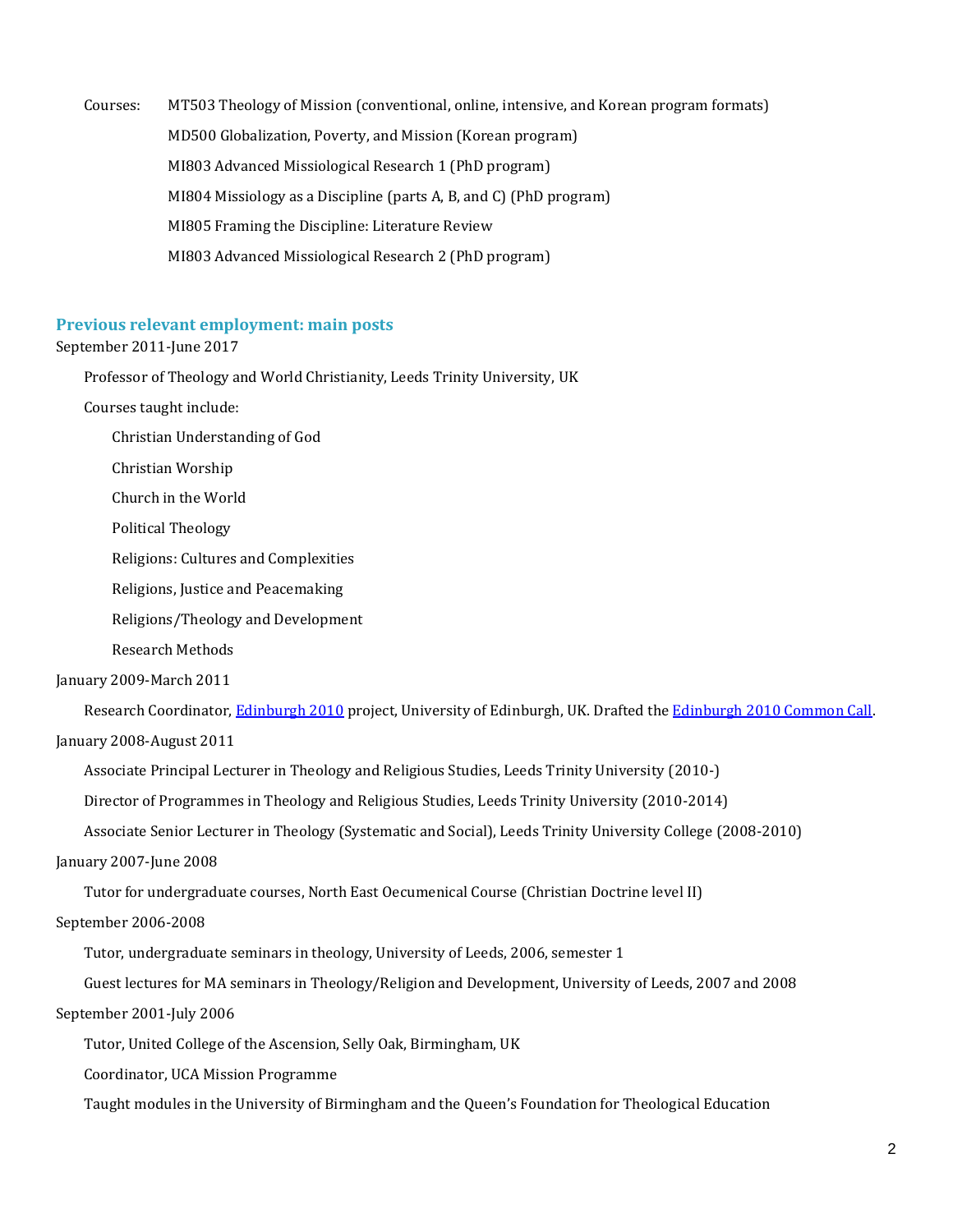September 1998-January 2001

Academic Administrator, Henry Martyn Centre, for the study of mission and world Christianity, Cambridge Theological Federation, Cambridge, UK

Occasional lectures in the Cambridge Theological Federation

#### June 1998 – June 2000

Tutor (Theology), Open Theological College, Cheltenham (now University of Gloucestershire)

#### 1993-1997

Lecturer in Missiology, Union Biblical Seminary, Pune, India

Staff member, Centre for Mission Studies, Union Biblical Seminary

Editor, *CMS Bulletin* (twice-yearly journal of missiology of the Centre for Mission Studies, UBS)

#### 1987-1992

Teaching in English and Cultural Studies in various universities and seminaries in Seoul, South Korea

#### 1982-1985

Secondary school teacher (Mathematics), Brimsham Green School, Yate, Avon

## **Other significant employment**

#### July 2012

Summer school lecturer, 'Spirit-ed missiology for a global church', Tabor Adelaide, Adelaide College of Divinity (Uniting College of Australia), Adelaide, Australia

#### July 2007

Summer school lecturer, 'Theology of development in local and global contexts', Fuller Theological Seminary, Pasadena, USA

November 2006-February 2007

Researcher, Religions and Development Project, International Development Department, University of Birmingham

October-December 2006

Visiting tutor for undergraduate seminar series, University of Leeds (BA Theology)

January-July 1998

Teacher (Mathematics), Cambridgeshire County Council, UK. Part-time supply and contract work

### 1987-1992

Teacher of English as a foreign language at various language institutes and seminaries in Seoul

Lecturer in cultural studies at the Cross-Cultural Missionary Training Institute, Seoul

Interpreter (Korean to English), Choong-Shin Presbyterian Church, Seoul, S. Korea

### 1982-1985

Teacher of Mathematics (Scale 1; to GCSE and 'A' Level), Brimsham Green School, Yate, UK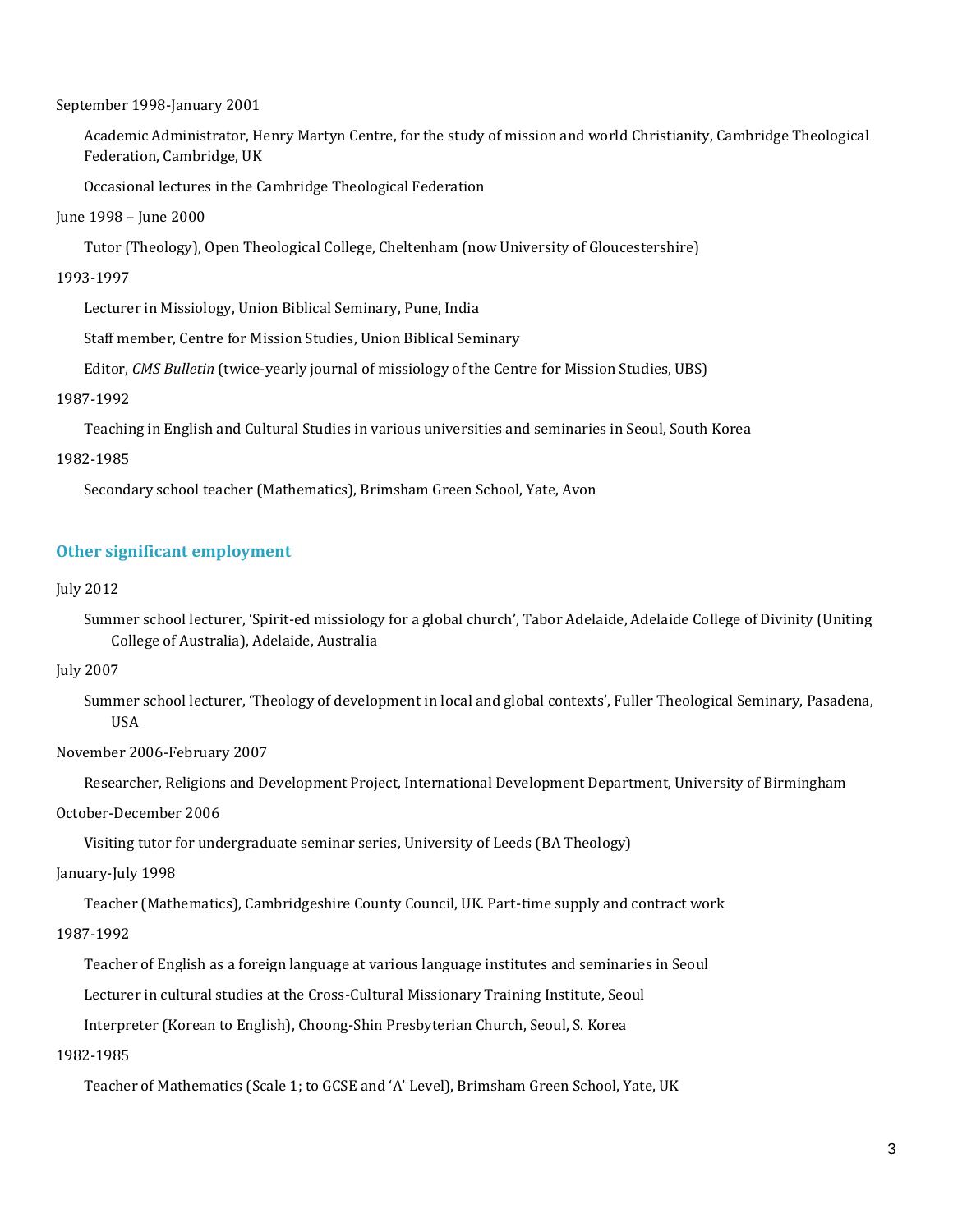## **Other professional activities**

## *Master classes*

German Global Ecumenical Theological Institute, Kirchentag, Berlin, 2017 (withdrew for family reasons)

Master Class for PhD students in Theology organized by NOSTER (Netherlands School for Advanced Studies in Theology and Religion, a consortium of 12 Dutch university research institutes), Utrecht University, 14-16 January 2014

## *PhD supervision/mentoring*

PhD second mentor with Prof. Veli-Matti Kärkkäinen (2021-) Joey Baker, Fuller Theological Seminary

PhD mentor (2021-): Eunice Momah, Fuller Theological Seminary

PhD mentor (2020-): David Hayfron, Fuller Theological Seminary

PhD mentor (2019-): Chris Pachter, Fuller Theological Seminary.

PhD mentor (2019-): Hanjun Kwon, Fuller Theological Seminary.

PhD mentor (2019-): Julie Scott, Fuller Theological Seminary.

PhD mentor (2018-): Andrews Donkor, Fuller Theological Seminary.

PhD mentor (2017-): Hoon Ko, Fuller Theological Seminary.

PhD mentor (2017-): Dave Datema, Fuller Theological Seminary.

- PhD second mentor with Prof. Veli-Matti Kärkkäinen (2018-2020): David Muthukumar, Fuller Theological Seminary. Awarded 2020.
- PhD co-supervisor (proposer; 2016-2021) with Prof. Henk de Roest: Berdine en Benno van den Toren, "How do can we understand the concept of a worldwide Christian mission community in an individualised and globalised world?" Protestant Theological University, Amsterdam, Netherlands (PT). Awarded 2021.
- PhD main supervisor (2015-2017): Eddie Arthur, 'An Examination of the Issues that Drive the Strategy and Publicity of Evangelical Mission Agencies in the Light of Their Self-Identified Theological Positions', University of Leeds, UK (PT externally funded). Awarded 2019.
- PhD main supervisor (2015-2017): Eleanor Course/Wart, 'Religion and culture: exploring the factors in Hull churches' engagement with the City of Culture 2017', University of Leeds, UK (FT LTU studentship). Awarded 2019.
- PhD main supervisor (2014-2017): Gary McKee, 'Benjamin Bailey and the Church Missionary Society in Kerala', University of Leeds, UK (FT part externally funded/part LTU funded). Awarded 2018.
- PhD main supervisor (2015-2017): 'Mission, Identity and Ecology: Sustainability among the Luo of Tanzania', University of Leeds (FT LTU studentship). Awarded 2018.
- PhD main supervisor: Jung Soo Jo, 'The Place of Religion: Catholicism and Politics in South Korea, 1974-1987', University of Leeds, UK (FT; LTU studentship). Awarded 2017.
- PhD main supervisor: Abraham Mathew, 'Reimagining Christian mission in India in the context of Hindutva as a missionary movement', University of Bristol, UK (FT). Awarded 2013.
- PhD co-supervisor with Prof. Carole Rakodi: Peter Rookes, 'Commitment, conscience or compromise: The changing financial basis and evolving role of Christian Health Services in developing countries', University of Birmingham, UK (PT). Awarded 2009.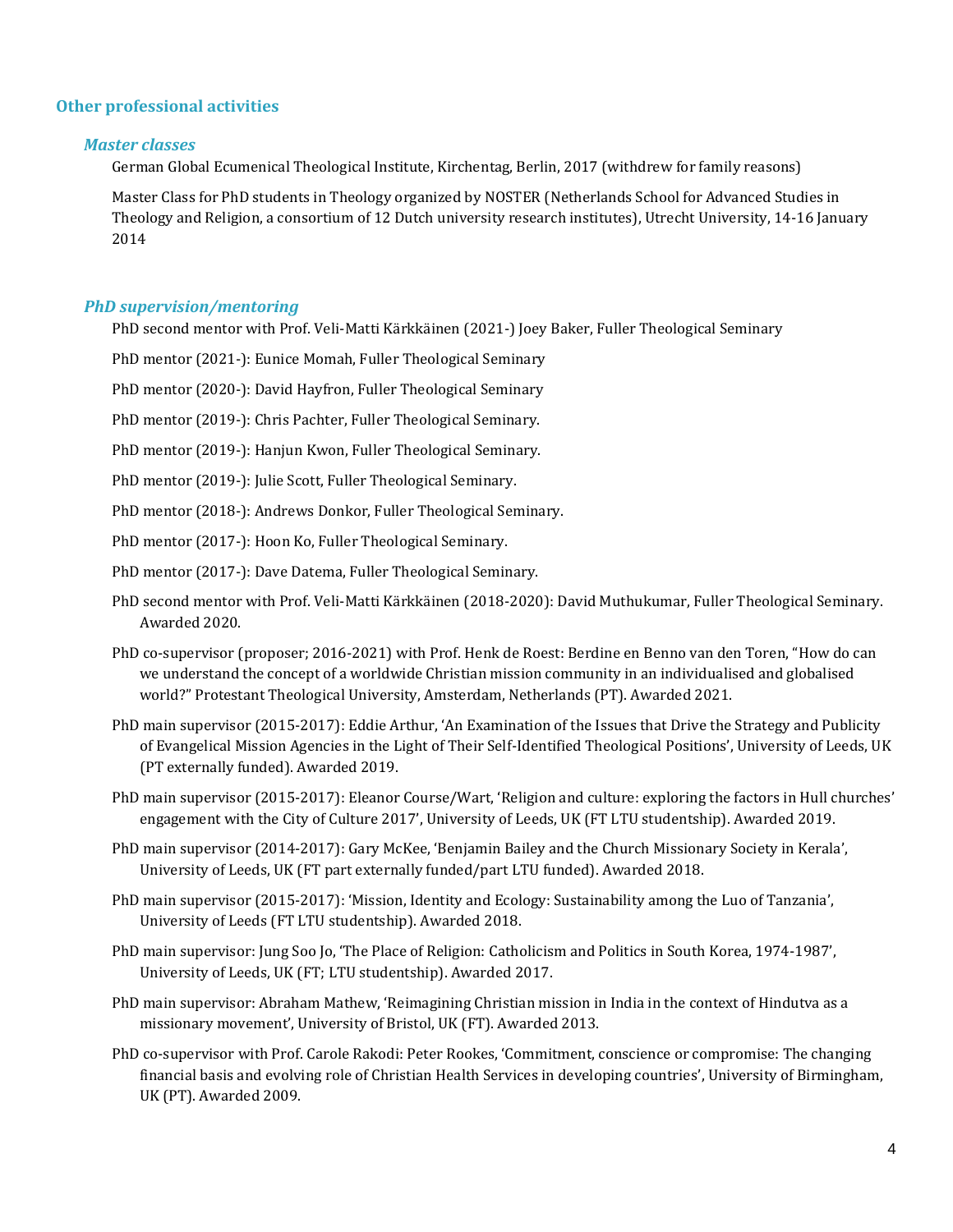## *External PhD examining*

University of Lund, Sweden (2022) Auckland University of Technology, New Zealand (2015) Liverpool Hope University (2008) Open University (2010) SOAS, University of London (2012) University of Aarhus, Denmark (2013) University of Aberdeen (2015) University of Edinburgh (2017) University of Manchester (2014, 2016) University of Pretoria, South Africa (2014) University of Middlesex (2013, 2016) University of Wales, Trinity St David's, Lampeter (2007, 2008, 2011, 2014)

## *Other external examining*

University of Edinburgh, MTh/MSc World Christianity, 2015-2017 University of Gloucestershire (Redcliffe College; MA Asian Studies; MA Global Leadership), 2012-2015 University of Manchester (Cliff College, MA Mission), 2008-2012 Queen's University Belfast (Belfast Bible College, BA Mission; MA Global Perspectives), 2008-2012 University of Wales (Birmingham Christian College; MA Mission), 2005-2009

## *Consultancy work*

Baptist Mission Society, Consultation on Intercultural Mission, November 8, 2021.

- Chair of the Academic Committee for International Association for Mission Studies general assembly, Sydney conference, July 2020 (postponed)
- Consultant to the Oxford Centre for Mission Studies plan for developing the Alliance of Mission Researchers and Institutes (AMRI), 2017 - 2021
- Consultant at Archbishop of Canterbury's Theological Retreat Group, Old Palace, Canterbury, 19-20 Dec, 2016.
- Chair of the Academic Committee for International Association for Mission Studies general assembly, Seoul, August 2016.
- Adviser to the Evangelisches Missionswerk (the association of the mission agencies of the German Protestant Churches), 7-10 October 2014
- Subject matter expert for Laureate International Universities regarding a proposed online MA Theology at the University of Roehampton, July-August 2014
- Adviser and member of the organising group, Leeds Trinity University College conference on 'Vatican II 50 Years On: The New Evangelization', Leeds Trinity University College, Leeds, 26-29 June 2012.
- Adviser for World Council of Churches' Conference on World Mission and Evangelism, Manila, 22-27 March 2012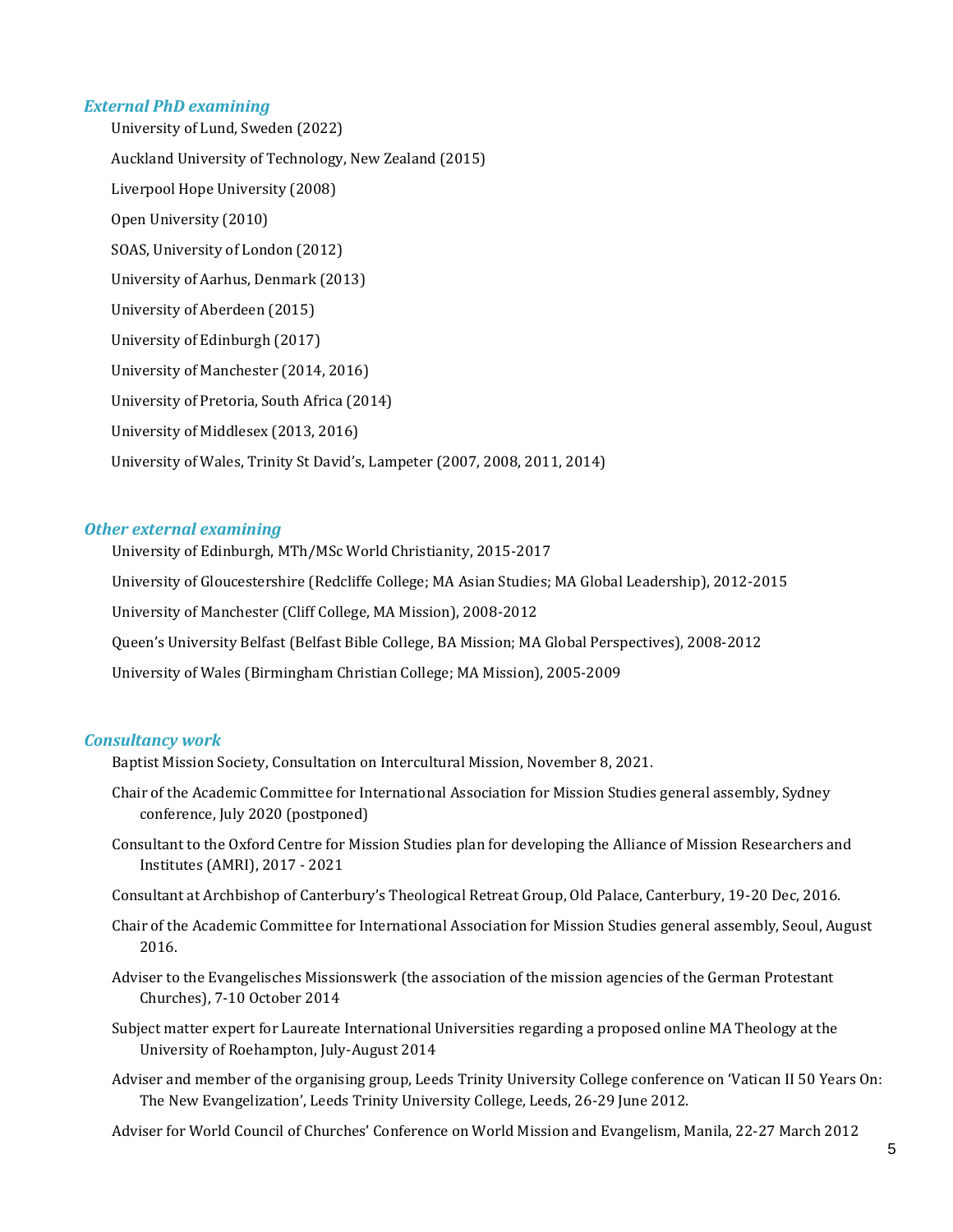- Consultant and chair of the drafting group, World Council of Churches' Commission on World Mission and Evangelism new statement on mission and evangelism, *[Together Towards Life](https://www.oikoumene.org/en/resources/documents/commissions/mission-and-evangelism/together-towards-life-mission-and-evangelism-in-changing-landscapes)*, 2013
- External adviser, revalidation of MA programmes in Theology and Religion, Liverpool Hope University, 2011
- Adviser and leader of drafting committee, Council of European Churches consultation on mission in Europe, Budapest, February 2007
- Adviser, International Association for Mission Studies European Conference on mission and post-modernity, Paris, August 2006
- Consultant to the Anglican Bishop of Kingston on Anglican relations with the Korean community in Kingston (May-September 2006)
- Consultant and drafter, World Council of Churches' Commission on World Mission and Evangelism document on Mission and Reconciliation, 2004
- Consultant to Irish Missionary Union Consultation on mission and migration, Kimmage Institute, Dublin, 13-16 October 2003
- Adviser, Archbishop's Council/Churches' Commission on Mission conference for Inter-faith Practitioners, University of Wales (Newport), 11-13 July 2003

### *Editing*

Series editor, *[Theology and Mission in World Christianity](http://www.brill.com/products/series/theology-and-mission-world-christianity)*, 2015-

- Editor-in-chief, *[Mission Studies: Journal of the International](http://www.brill.com/mission-studies) Association for Mission Studies* (Leiden: Brill Academic Publications), August 2012 – July 2020
- Series editor[, Regnum Edinburgh Centenary Series,](http://www.ocms.ac.uk/regnum/list.php?cat=3) 35 volumes. Regnum Books International, Oxford, January 2010 August 2016
- Contributing/consulting editor, *International Bulletin of Missionary Research* (Overseas Ministries Study Centre, New Haven, CN, USA), October 2007-2012
- Contributing/consulting editor, *Journal of Korean Religions* (Sogang University, Seoul), September 2010 2017
- Contributing/consulting editor, *Korea Presbyterian Journal of Theology* (Presbyterian University and Theological Seminary, Seoul), September 2013 -

### *Reviewing*

- Published book reviews for *Journal of Ecclesiastical History*, *Theology*, *International Bulletin of Missionary Research*, *International Journal of Public Theology*, *International Review of Mission*, *Journal of Korean Religions*, *Pneuma*, *Studies in World Christianity*, *Church History*, *Mission Studies*, *inter alia*
- Pre-publication article reviews for *AAR Reading Religion*, *Church History*, *International Bulletin of Missionary Research*, *International Journal of Public Theology*, *International Review of Mission*, *Journal of Ecclesiastical History*, *Journal of Korean Religions*, *Journal of Religious History*, *Mission Studies*, *Pneuma*, *Studies in World Christianity*, *Theology*, *inter alia*
- Reviews of publications for publishers, including Bloomsbury, Brill, Harvard University Press, Oxford University Press, Routledge.
- Promotion evaluations for Boston University, Emory University, KULeuven, University of Pretoria, University of Birmingham.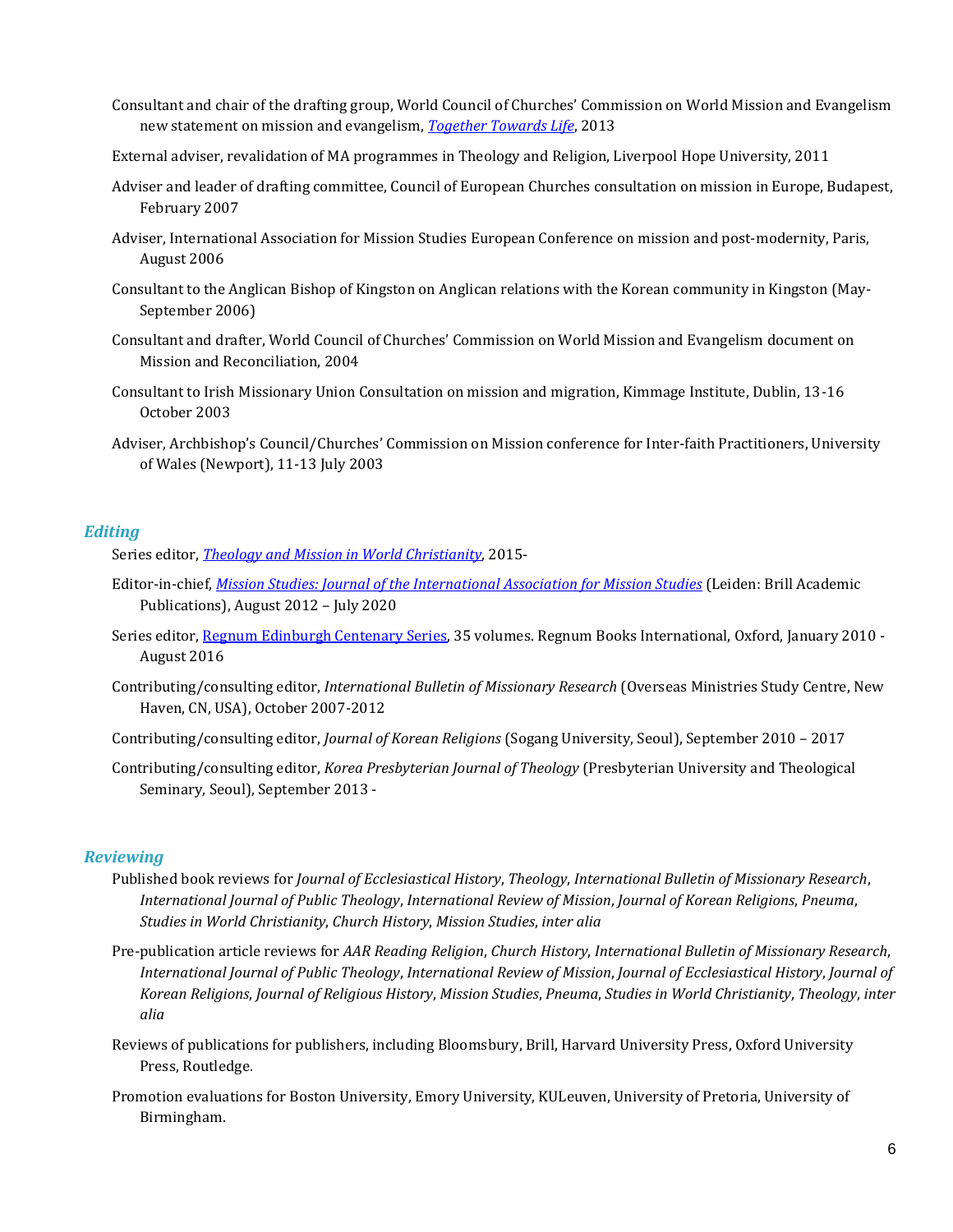Project proposal evaluations for The John Templeton Foundation.

Endorsements of books for Abingdon, Baker Academic, Baylor University Press, Fortress Press, ISPCK, IVP Academic, Lexington Books, Orbis Books, SCM Press, The Catholic University of America Press, The Lutterworth Press, Wm B. Eerdmans, Wipf and Stock.

#### *Research projects*

Principal Investigator, "Critical Assessment of the Christian Impact on the Shaping of the First Republic of Korea, 1945-1948". Academy of Korean Studies, Seoul, 2015-2016, \$15,000. 2015-2016

Research Coordinator[, Edinburgh 2010](https://www.edinburgh2010.org/) project, University of Edinburgh, 2009-2011

[Background paper on Christianity,](http://www.birmingham.ac.uk/schools/government-society/departments/international-development/rad/index.aspx) Religions and Development Project, University of Birmingham, 2006-2007

#### **Recognition, affiliation and membership**

Alliance of Mission Researchers and Institutes (AMRI) Core Alliance

Member of Steering Group; representative of Fuller Theological Seminary, 2018-2021

Global Forum of Theological Educators

Member of the executive committee, May 2016 -

UK Higher Education Academy

Senior Fellow, October 2014 –

International Association for Mission Studies

Member, January 1999 –

Editor of *Mission Studies* and member of executive, August 2012-2020

World Council of Churches' Commission for World Mission and Evangelism

Member 2006 – 2013

Vice-moderator 2007 – 2013

Chair of the Drafting Group for World Council of Churches' statement on mission and evangelism (2008-2012)

Theology Working Group, Lausanne Movement for World Evangelization

Member, 2008 –

British and Irish Association for Mission Studies

Member, September 1998 – 2014

Secretary, November 1998 – June 2001

Chair, July 2003 – July 2007

#### Mission Theological Advisory Group for the Church of England and Churches Together in Britain and Ireland

Member, 2007 – 2012

British Association for Korean Studies

Member, September 2006 – 2016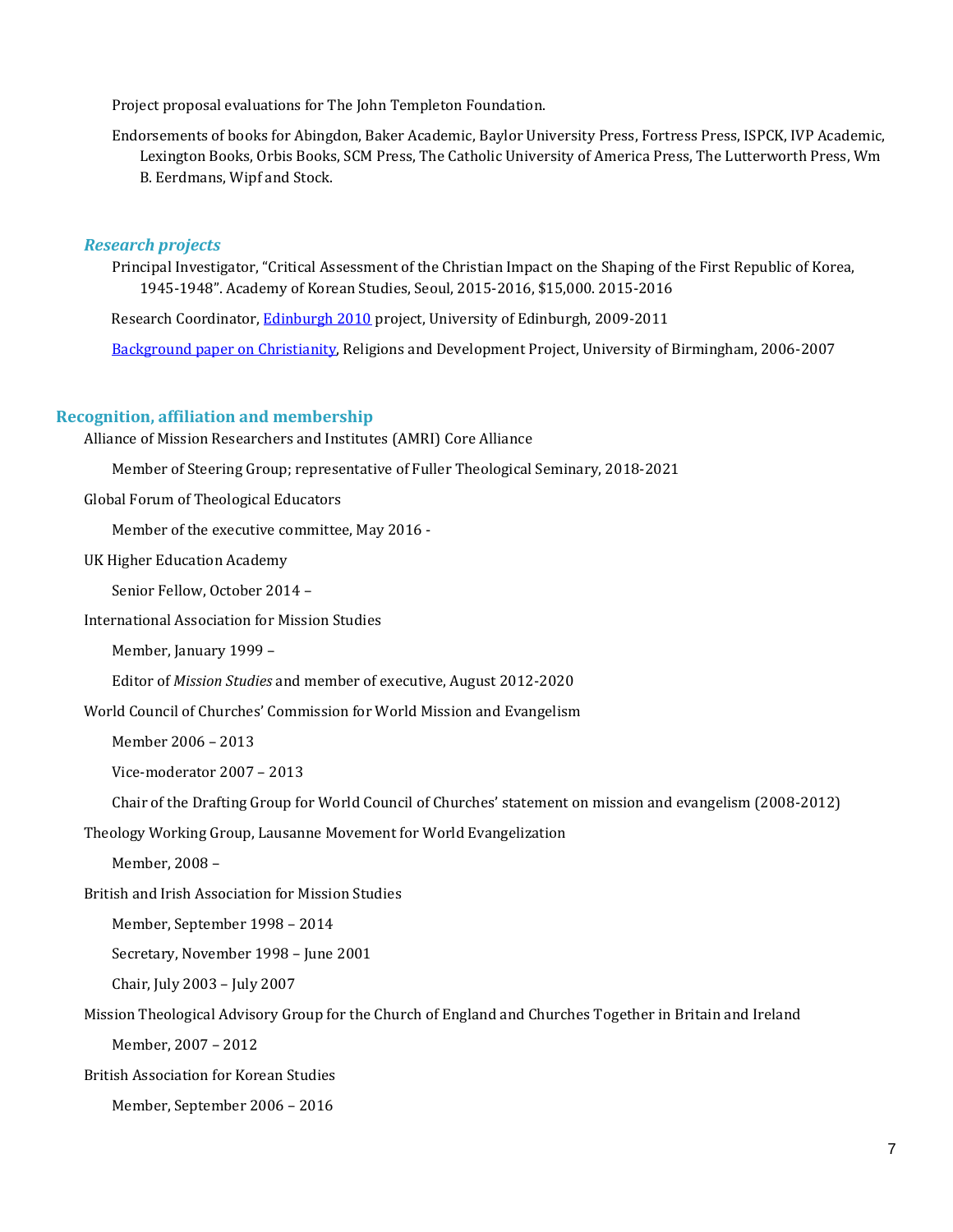Council member, February 2007 – 2012 Department of Theology and Religion, University of Birmingham Honorary lecturer, September 2002 – 2010 American Academy of Religions Member, 2009 – Society for the Study of Theology Member, April 2007 – 2017 American Society for Missiology Member 2018- Evangelical Missiological Society Member 2020- Society for Pentecostal Studies Member 2022-

# **Research record/publications**

#### **Book series**

| 2015- | Series Editor, Theology and Mission in World Christianity, Brill Publishers |
|-------|-----------------------------------------------------------------------------|
|       | 13 volumes published to date.                                               |

2009-2016 Series Editor[, Edinburgh Regnum Centenary Series,](http://www.ocms.ac.uk/regnum/list.php?cat=3) 35 volumes, plus 2-volume compendium

Globally representative and fully ecumenical project arising from the Edinburgh 2010 project. 35 volumes plus 2-volume compendium. Open access. Funded by World Council of Churches Commission on World Mission and Evangelism; Bread for the World; Areopagos; Evangelisches Missionswerk; Evangelische Kirke in Deutschland; the Lund Missionary Society; Church of Scotland; *inter alia*.

## **Journal editing**

2013-2020 Editor-in-chief, *[Mission Studies: Journal of the International Association for Mission Studies](http://www.brill.com/mission-studies)*, Brill Publishers. Peer-reviewed. 3 issues per year. ATLA Religion Database; Emerging Sources Citation Index (Web of Science); ERIH PLUS; Index to the Study of Religion; Index Theologicus; Religion Index One: Periodicals; Religious & Theological Abstracts; Science of Religion - Abstracts and Index of Recent Articles; SCOPUS.

### **Monographs**

- Kirsteen Kim, (provisional title) *Beneath* Missio Dei. Missiological Engagements Series. Downers Grove, IL: IVP Academic, forthcoming in 2022.
- Sebastian Kim and Kirsteen Kim (2016) *Christianity as a World Religion*. 2nd edition. London/New York: Bloomsbury. First edition with Continuum in 2008. First Bloomsbury edition 2012. Sebastian Kim and Kirsteen Kim, 세계기독교동향 [Korean translation of A History of Korean Christianity] (Juan International University Press, 2020) ).

Sebastian Kim & Kirsteen Kim (2014) *A History of Korean Christianity*. Cambridge: Cambridge University Press[. Interview](http://newbooksinchristianstudies.com/2015/07/26/kristeen-kim-and-sebastian-c-h-kim-a-history-of-korean-christianity-cambridge-up-2014/)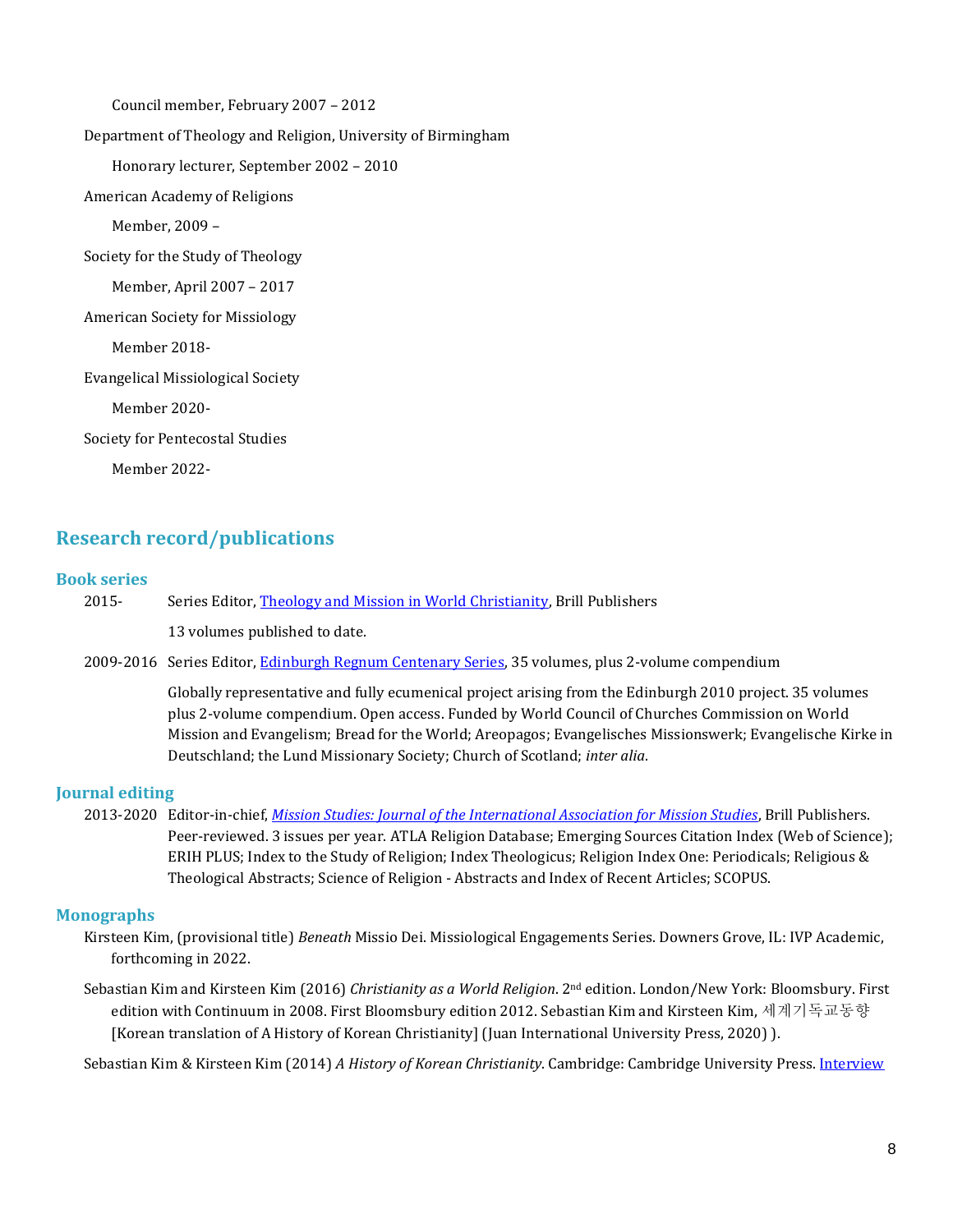- Kirsteen Kim (2009) *Joining in with the Spirit: Connecting World Church and Local Mission*. Peterborough: Epworth Publishing (supported by a grant from Methodist Formation in World Mission). Republished in 2012 by SCM Press, London in paperback and Kindle.
- Kirsteen Kim (2007) *The Holy Spirit in the World: A Global Conversation*. Maryknoll, NY: Orbis Books / London: SPCK

Kirsteen Kim (2003) *Mission in the Spirit: The Holy Spirit in Indian Christian Theologies*. Delhi: ISPCK

## **Edited works**

- Kirsteen Kim and Alexia Salvatierra, eds (in process) *Re-visioning the Mission of Health: A Global Invitation to Heal and Thrive in Crisis.*
- Kirsteen Kim, ed. (forthcoming in 2022), *T&T Clark Encyclopedia of Christian Theology*, Vol III, part 11, Pneumatology. London: T&T Clark.
- Kirsteen Kim and Alexia Salvatierra, eds (2022) *Migration, Transnationalism, and Faith in Missiological Perspective: Los Angeles as a Global Crossroads*. Book of Fuller Missiology Lectures 2020. Lanham, MD: Lexington Books
- Kirsteen Kim, Knud Jørgensen, and Alison Fitchett Climenhaga, eds (2022) *Oxford Handbook for Mission Studies*. New York: Oxford University Press.
- Knud Jørgensen, Wonsuk Ma, and Kirsteen Kim, eds (2018) *Edinburgh Series Compendium*, 2 vols. Oxford: Regnum Books International.
- Paul Grogan & Kirsteen Kim, eds (2015) *The New Evangelization: Faith, people, context and practice.* London: Bloomsbury
- Veli-Matti Kärkkäinen, Kirsteen Kim & Amos Yong, eds (2013) *Interdisciplinary and Religio-Cultural Discourses on a Spirit-Filled World: Loosing the Spirits*, New York: Palgrave Macmillan
- Kirsteen Kim and Andrew Anderson, eds (2011), *Edinburgh 2010: Mission today and tomorrow*. Regnum Edinburgh 2010 series, Vol. 3. Oxford: Regnum Books International

Daryl Balia and Kirsteen Kim, eds (2010), *Edinburgh 2010: Witnessing to Christ today*. Oxford: Regnum Books International

Kirsteen Kim, ed. (2005) *Reconciling mission: the ministry of healing and reconciliation in the church worldwide*. Delhi: ISPCK (supported by a grant from the World Council of Churches)

### **Pamphlets and short books**

Kirsteen Kim (2007) '[Concepts of development in Christian traditions](https://www.birmingham.ac.uk/Documents/college-social-sciences/government-society/research/rad/working-papers/wp-16.pdf)'. Birmingham: Religions and Development Project, University of Birmingham

## **Articles in journals**

- Kirsteen Kim (2022), 'What Is Mission? Indwelling the Gospels,' *Australian Journal of Mission Studies* (invited but under review)
- \_\_\_\_\_ (2022), 'Ecumenical Theological Education: Pertaining to the Church, the World, and the Earth', *Bangalore Theological Forum*, 110-year anniversary issue, LIV/1, pp. 1-10 (June).
- \_\_\_\_\_ (2021), "Racism Awareness in Mission: Touchstone or Cultural Blindspot?" I*nternational Bulletin of Mission Research* 45/4 (October 2021) 376–386<https://doi.org/10.1177/23969393211013672>
- \_\_\_\_\_, with Sebastian C.H. Kim (2020), "Korean Missions: Joy Over Obligation." *Missiology* 48(3) 279–288.
- \_\_\_\_\_ (2018) "Mission after the Arusha Conference on World Mission and Evangelism, 2018," *International Review of Mission* 107.2, 413-27. By invitation.
- \_\_\_\_\_ (2018) '"Discerning Spirit" or "Discerning the Spirits"? Two Paradigms of Engaged Pneumatology Illustrated by the Works of T. Gorringe and A. Yong', *Communio Viatorum* (Charles University, Prague) LX/1, pp. 28-49.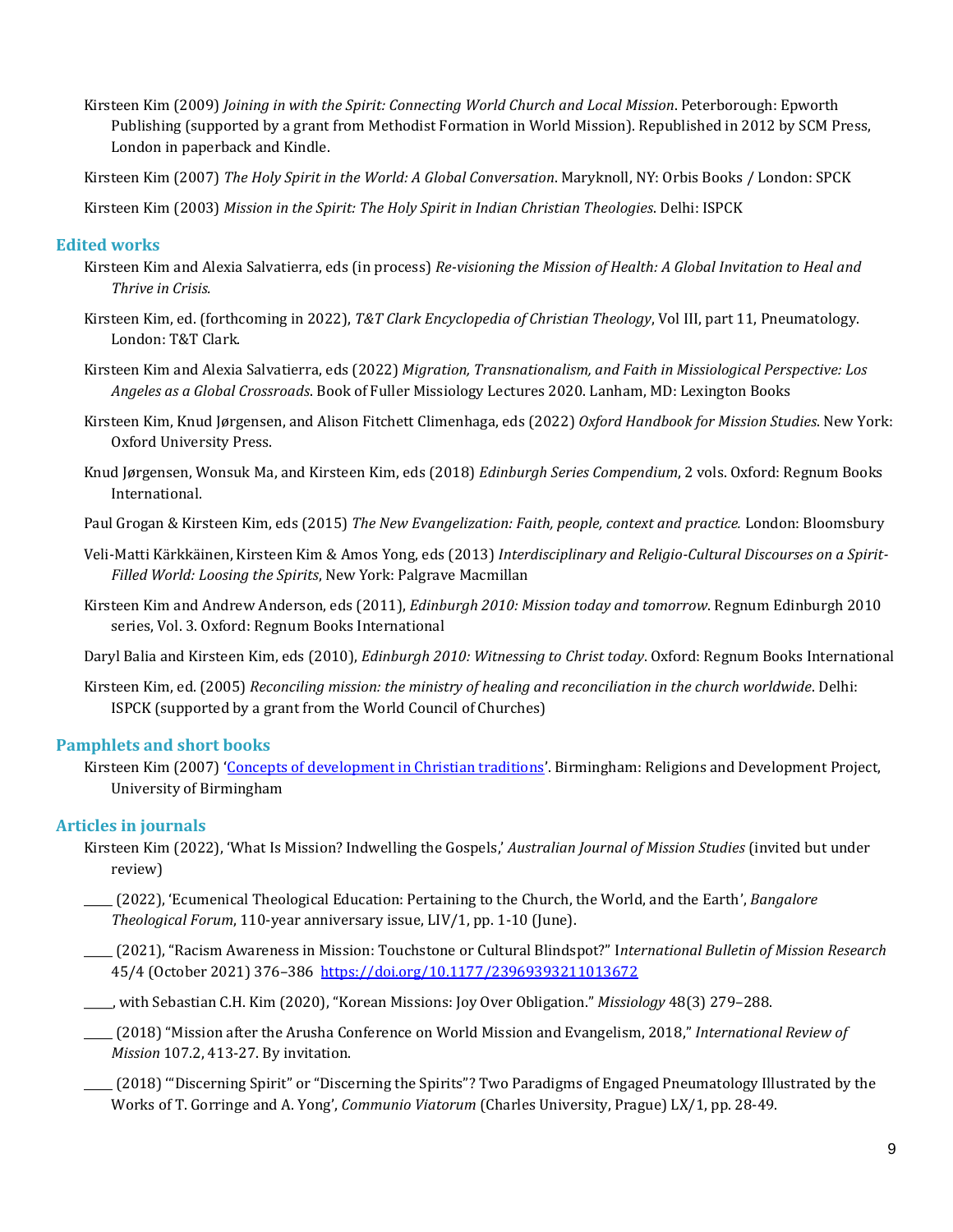- \_\_\_\_\_ and Sebastian Kim (2018) 'Critical Assessment of the Christian Impact on the Shaping of the First Republic of Korea, 1945-1948' (Academy of Korean Studies funding), *Religion, State and Society* 46/4, 402–417. DOI: 10.1080/09637494.2018.1480211.
- \_\_\_\_\_ (2017) 'Pentecostalism and the Development of Theology of the Holy Spirit', *Pentecost Journal of Theology and Mission*, 2/1, 2017, pp. 22-32.
- \_\_\_\_\_ (2017) 'The Evangelisation of Korea, 1894 to 1910: Translation of the Gospel or Reinvention of the Church?', S. Ditchfield, C. Methuen & A. Spicer, *Studies in Church History* 53. Cambridge: Cambridge University Press, 2017, pp. 359-75.
- \_\_\_\_\_ (2017) 'Korean Pentecostalism and Shamanism: Developing Pentecostal-charismatic Self-understanding in a Land of Many Spirits', *PentecoStudies* (Equinox) 16/1, 59-84.
- \_\_\_\_\_, Wonsuk Ma, Tony Gray, and Knud Jørgensen (2016), "One Christ—Many Witnesses: Marking the Completion of the Regnum Edinburgh Centenary Series", *Transformation: An International Journal of Holistic Mission Studies* 33, 262-269
- \_\_\_\_\_ (2016) 'Korean Discourse on Mission: The Spiritual Vision for the Nation of Rev. Kyung-Chik Han', *Missiology: An International Review* 44/1, 33-49.
- \_\_\_\_\_ (2015) '*Evangelii Gaudium* and the Prospects for Ecumenical Mission', *International Review of Mission* 104/2 (Nov), 336-44.
- \_\_\_\_\_ (2015) 'Von den/Bis an die … Enden der Erde: Mission im Geist', *Interkulturelle Theologie* 41/2-3, 284-300.
- \_\_\_\_\_ (2015) 'Spirit and spirits: The pneumatological term question in Asia and its implications for theology of the Holy Spirit' (French translation: 'L'esprit and les esprits'), *Revue de Théologie et de Philosophie* 147, 67-87.
- \_\_\_\_\_ (2015) '*Together towards Life* and the Mission Studies Curriculum', *International Review of Mission* 104/1, 98-117.
- \_\_\_\_\_ (2014) '*Together towards Life*: Mission and evangelism in changing landscapes', *Spiritus* (French and Spanish)
- \_\_\_\_\_ (2014) 'God of Life: Evangelism Today', *International Review of Mission* 103/1 (April), 87-91
- \_\_\_\_\_ (2014) 'Opening Remarks', *International Review of Mission* 103/1 (April), 28-29
- \_\_\_\_\_ (2012) 'Introducing the New Statement on Mission and Evangelism', *International Review of Mission*, 101/2 (November 2012), 316-21
- \_\_\_\_\_ (2011) 'Mission studies in Britain and Ireland: Internationalising theology', *Journal of Adult Theological Education* 8.2, 130-52
- \_\_\_\_\_ (2011), 'Mission's changing landscape: Global flows and Christian movements', *International Review of Mission* 100/2 Special Centenary Issue (November), 244-67. Als[o here.](http://wileyblackwellexchanges.com/2012/11/07/virtual-issue-migration-and-society-part-2-now-live/)
- \_\_\_\_\_ (2011) 'Globalization of Protestant movements since the 1960s', *Ecumenical Review* 63/2 (July), 136-147
	- \_\_\_\_\_ (2011) 'Edinburgh 1910-2010: From Mission to World Christianity?' *Journal of the United Reformed Church History Society* 8/8 (May), 467-88
	- \_\_\_\_\_ (2010) 'La spiritualité missionnaire asiatique' (in French), *Spiritus* 201 (December 2010), 442-456; 'La espiritualidad misionera asiática' (in Spanish), *Spiritus* (Latin American edition), 51/4, #201 (December 2010), 32-44
	- \_\_\_\_\_ (2010) 'Edinburgh 1910 to 2010: From Kingdom to Spirit', *Journal of the European Pentecostal Theological Association* 30/2, 3-20
	- \_\_\_\_\_ (2010) 'Mission theology of the church', *International Review of Mission* 99/1 (April), 39-55
- \_\_\_\_\_ (2010) 'Christianity's role in the modernization and revitalization of Korean society in the twentieth-century', *International Journal of Public Theology* 4/2, 212-36.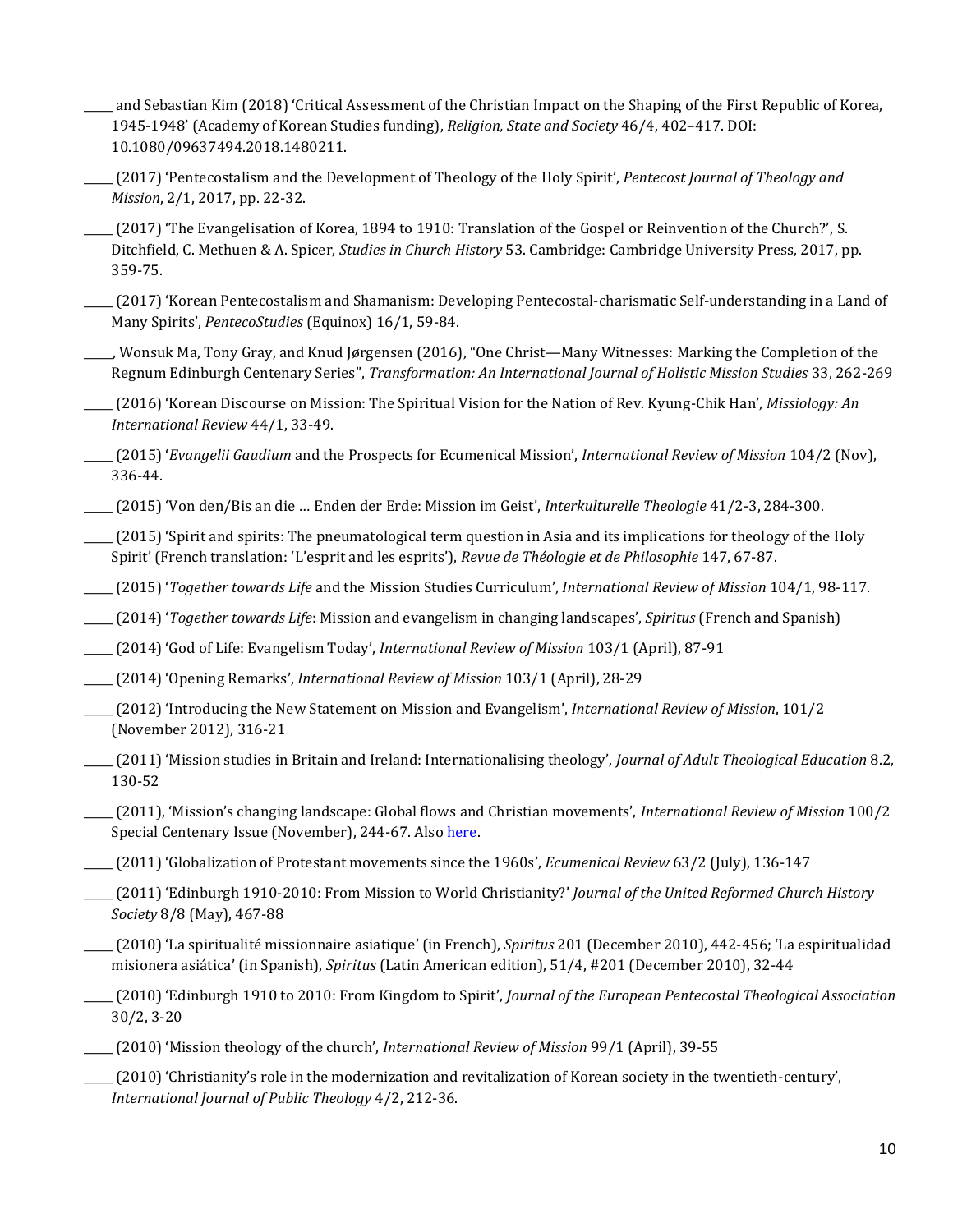- \_\_\_\_\_ & Kenneth R. Ross (2009), 'Edinburgh 1910 to 2010: Centenary assessment and mission renewal', *One in Christ* 43/2 (winter), 113-35
- \_\_\_\_\_ (2009) 'Case study: How will we know when the Holy Spirit comes?' *Evangelical Review of Theology* 33/1 (January), 93-96
- \_\_\_\_\_ (2008) 'The Holy Spirit in the world: a global conversation', *Anvil* 25/3
- \_\_\_\_\_ (2008) 'Korean theologies of the Holy Spirit: Their distinctiveness and their origins in Korean experience', *Acta Koreana* 11/3 (December), 87-112
- \_\_\_\_\_ (2008) 'Discerning the Spirit: the first act of mission' (in Norwegian), *Norwegian Journal of Missiology* (*Norsk tidsskrift for misjonsvitenskap*) 62/1 (January), 3-21
- \_\_\_\_\_ (2008) 'Reconciliation in Korea: models from Korean Christian theology: humanization, healing, harmonization, *hanpuri*', *Missionalia* (South African Missiological Society) 35/1 (April), 15-33
- \_\_\_\_\_ (2007) 'Ethereal Christianity: reading Korean church websites', *Studies in World Christianity* 13/3, 208-24
- \_\_\_\_\_ (2006) 'Potential of pneumatology for mission in contemporary Europe', *International Review of Mission* 95:378/79 (July-October), 334-40. Also published in French in *Perspectives Missionaires* 2/52, 129-38; in Spanish in *Spiritus* 47/185 (December), 85-94
- \_\_\_\_\_ (2006) 'Holy Spirit movements in Korea: paternal or maternal? Reflections on the Analysis of Ryu Tong-Shik (Yu Tong-shik)', *Exchange: journal of missiological and ecumenical research* 35/2, 147-68
- \_\_\_\_\_ (2006) 'The Holy Spirit in mission in India: Indian contribution to contemporary mission pneumatology', *Transformation: an international dialogue on mission and ethics* 23 (January) Oxford Centre for Mission Studies, 30-36. Republished in R. Winter, S.D. Morad and B. Snodderley (eds), *Ancient World Reader*, Vol. 1 (Pasadena , CA: William Carey Library, 2006), 289-95
- \_\_\_\_\_ (2005) 'Jesus Christ in the pluralistic context of Indian religions: *Guru* or Revolutionary?', *Fuller News and Notes* (Fuller Theological Seminary) winter, 7-9. Republished in *Christians Aware* (Leicester, UK), Autumn 2011.
- \_\_\_\_\_ (2005) 'The reconciling Spirit: the dove with colour and strength', *International Review of Mission* 94/372 (January), 20-29
- \_\_\_\_\_ (2004) 'Missiology as global conversation: the UCA mission programme', *International Review of Mission* 93/369 (April) 270-278
- \_\_\_\_\_ (2004) 'Spirit and 'spirits' at the Canberra assembly of the World Council of Churches, 1991', *Missiology: An International Review* 32/3 (July), 349-365
- \_\_\_\_\_ (2004) 'Missiology as global conversation of (contextual) theologies', *Mission Studies* 21/1, 39-53.
- \_\_\_\_\_ (2003) 'The Holy Spirit in mission in India: Indian contribution to contemporary pneumatology', *UBS Journal* 1/2, 57- 66
- \_\_\_\_\_ (2002) 'Bread and breath: Samuel Rayan's theology of mission in the Spirit', *Thinking Mission*, 4 (January), 17-22
- \_\_\_\_\_ (2002) 'Football and Christianity in Korea', *Connections*, 6/2, 26-28
- \_\_\_\_\_ (2001) 'The Holy Spirit in mission: Where and how is the Spirit at work in religions, cultures, and movements for liberation?'. *Connections*, 5/2, 24-26
- \_\_\_\_\_ (2001) 'Mission in feminist perspective', *Dharma Deepika* (Chennai/Madras) 5/1 (January-June), 17-26. First published in *CMS Bulletin*, IV/2 (Winter 1996).
- \_\_\_\_\_ (2000) 'Mission studies in Britain and Ireland: Introduction to a world-wide web', *British Journal of Theological Education*, 11.1 (August), 72-86.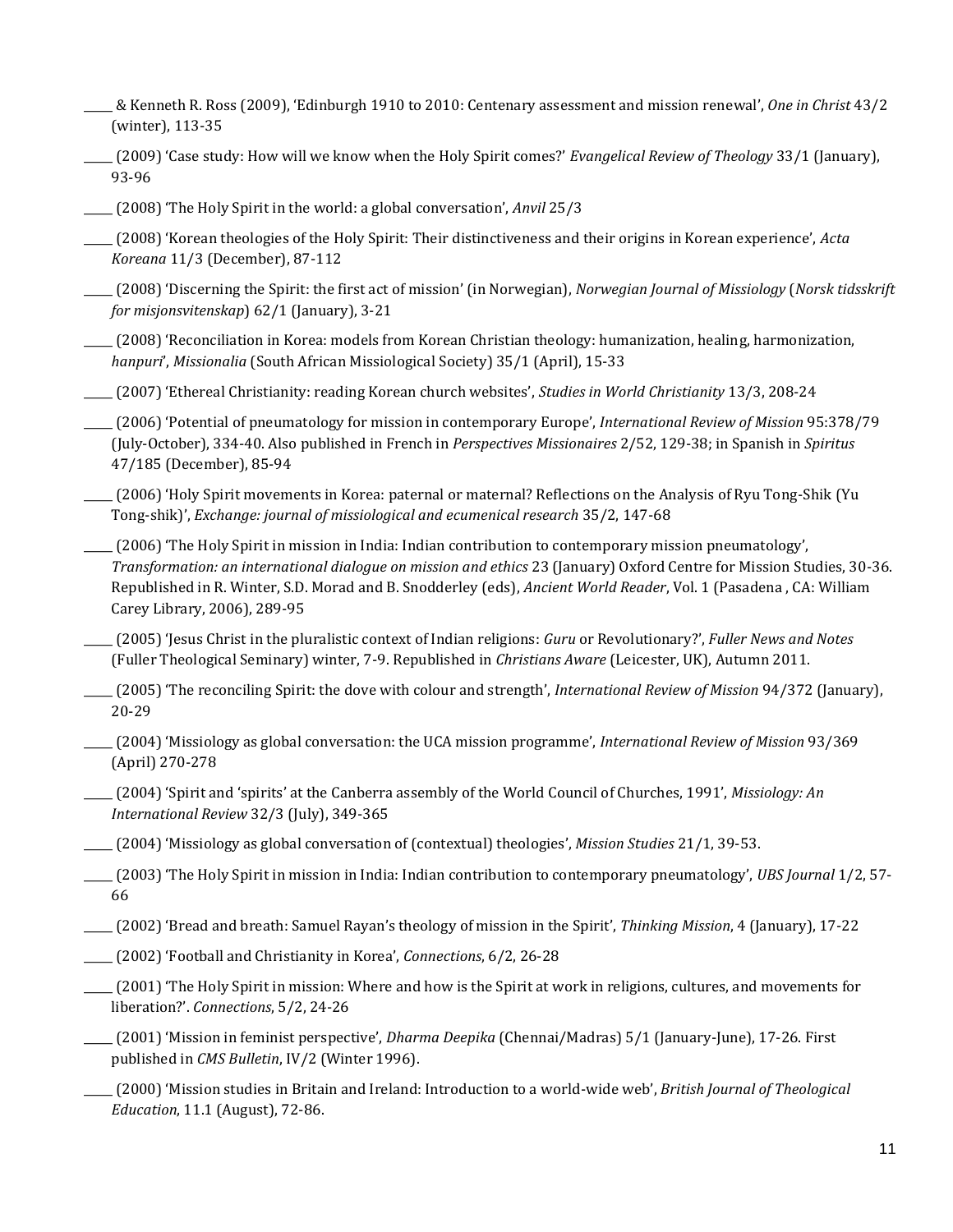- \_\_\_\_\_ (2000) 'Postmodern mission: a paradigm shift in David Bosch's theology of mission?' *International Review of Mission* 89/353 (April), 172-179
- \_\_\_\_\_ (1996) 'The Motive for Mission: A Reinterpretation of the Great Commission', *CMS Bulletin*, IV/4 (Winter)
- \_\_\_\_\_ (1996) 'Mission in Feminist Perspective', *CMS Bulletin*, IV/2 (Winter)

## **Chapters in books**

- Kirsteen Kim (forthcoming in 2023) "The Conception of World Christianity as a Response to Racism: Addressing the Legacy of Empire." In Nicholas Wood and Brian Stanley, eds., *Christianity and Empire Revisited: Historical and Contemporary Perspectives in Dialogue*. Theology and Mission in World Christianity series (Leiden: Brill).
- \_\_\_\_\_ (forthcoming in 2023), "Peace and Migrations: From Ecumenical Dialogue to Interreligious Interpretation." In Luca Ferracci and Alberto Melloni, eds. *A History of the Desire for Christian Unity*, Vol. VII. John XXIII Foundation (Leiden: Brill and Rome: Il Mulino).
- \_\_\_\_\_ (forthcoming in 2022), "Globalization after Empires." In Russell R. Manning, Tom Greggs, eds. *Edinburgh Critical History of Christian Theology*, Vol. 6: Twentieth Century, ed. Philip G. Ziegler.
- \_\_\_\_\_ (2021), "Christian Mission in a Complex World: Challenges and Prospects." In Miguel Angel Cardinal Ayuso Guixot and Indunil J. Kodithuwakku K., *Christian Witness in a Multi-Religious World* (Vatican City: Libreria Editrice Vaticana), 58-67.
- \_\_\_\_\_ (2021), "World Christianity Curricula: A Perspective from Missiology/Mission Studies." In Jehu J. Hanciles, ed., *World Christianity: History, Methodologies, Horizons* (Maryknoll, NY: Orbis), 44-60.
- \_\_\_\_\_ (2021), "Missionary Discipleship: 'As the Father has sent me, so I send you' (John 20:21)." In Andrew Hayes and Stephen Cherry, eds., *The Meaning of Discipleship: Disciples, Then and Now?* (London: SCM Press), 123-35.
- \_\_\_\_\_ (2021), "Vocation as Missionary Discipleship: Reading Matthew's Gospel from the Back." In David J. Downs, Tina Houston-Armstrong, and Amos Yong, eds. *Vocation, Formation, and Theological Education: Interdisciplinary Perspectives from Fuller Theological Seminary* (Claremont, CA: Claremont Press), 33-50.
- \_\_\_\_\_ (2020), "From/To the Ends of the Earth: Mission in the Spirit." In Nimi Wariboko and Adeshina Afolayan, eds, *Media, African Pentecostalism and World Christianity: Essays in Honor of Kwabena Asamoah-Gyadu*. Eugene, OR: Wipf & Stock, 45-56.
- \_\_\_\_\_ (2020), "Mission: Integrated or Autonomous? Implications for the Study of World Christianity" In Alexander Chow and Emma Wild-Wood, eds. *Ecumenism and Independency in World Christianity: Historical Studies in Honor of Brian Stanley*. Theology and Mission in World Christianity #15. Leiden: Brill, 62-80.
- \_\_\_\_\_ (2017), '*The Joy of the Gospel* and *Together towards Life*: A Comparative Study of the Apostolic Exhortation of Pope Francis and the Statement of the World Council of Churches on Mission and Evangelism', in Duncan Dormor and Alana Harris (eds), *Pope Francis,* Evangelii Gaudium*, and the Renewal of the Church*. Mahwah, NJ: Paulist Press, pp. 190-217.
- \_\_\_\_\_ (2017) 'The Shift from *Missio Dei* to *Missio Spiritūs* in Recent Mission Thinking: The Indian Contribution' in Roji T. George (ed.), *Holy Spirit and Christian Mission in a Pluralistic Context*. Bangalore: SAIACS Press, 152-64.
- \_\_\_\_\_ (2017) 'Missional Pedagogy: Reflections from *Together Towards Life* and *Evangelii Gaudium*', in I. Vicovan, P.-C. Harlaoanu, E.-I. Roman, eds. Proceedings of the International Symposium on Theology and Pedagogy: Specific Identity and Common Responsibility in Education. Iasi, Romania: Dumitru Stăniloae Faculty of Theology, Alexandru Ioan Cuza University of Iasi, 193-203.
- \_\_\_\_\_ (2016) 'Foreword' in Myk Habets (ed.), *Third Article Theology: A Pneumatological Dogmatics*. Minneapolis: Fortress Press, xiii-xiv.
- \_\_\_\_\_ (2016) 'Doing Theology for the Church's Mission: The Appropriation of Culture' in Jason Sexton and Paul Weston, eds., *The End of Theology: Shaping Theology for the Sake of Mission*. Minneapolis, MN: Fortress Press, 73-99.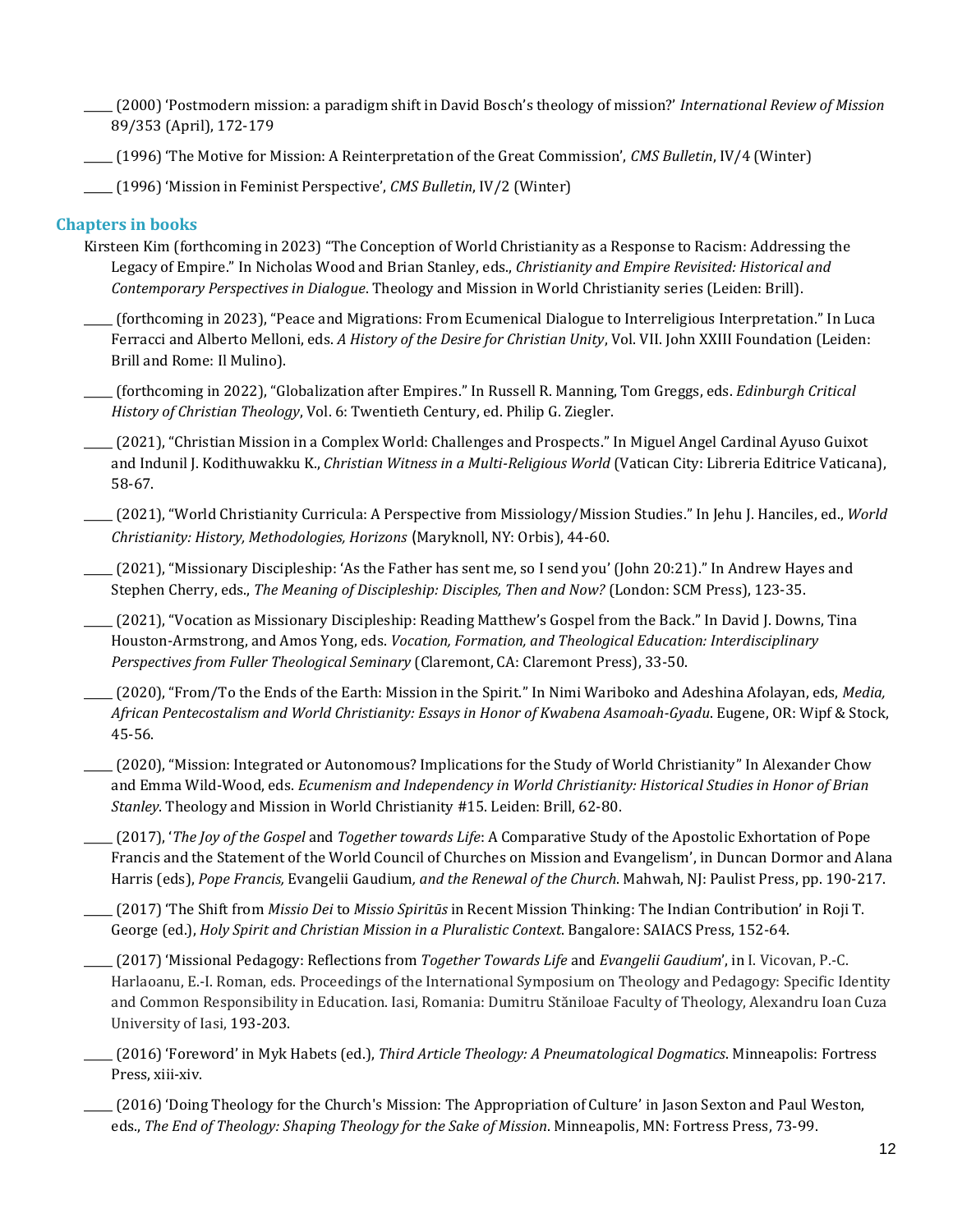\_\_\_\_\_ (2016) 'I believe in Jesus Christ… Our Lord', in Beate Fagerli, Knud Jørgensen and Frank-Ole Thoresen (eds), *Witnessing to Christ in a Multi-Religious Context* (Oxford: Regnum Books), 55-75.

\_\_\_\_\_ (2016), 'Responding to the Changed Landscape of the Twenty-first Century: The Process and Content of *Together towards Life*', in Kenneth R. Ross, Jooseop Keum, Kyriaki Avtzi, Roderick R. Hewitt, eds, *Ecumenical Missiology 1910- 2012*, Regnum Edinburgh Centenary Series (Oxford: Regnum Books), 381-98.

\_\_\_\_\_ (2016) 'Mission as Evangelization', in Rose Dowsett, Isabel Phiri, Doug Birdsall, Dawit Olika, Hwa Yung, Knud Jørgensen (eds), *Evangelism and Diakonia in Context*. Regnum Edinburgh Centenary Series. Oxford: Regnum Books, 81- 96.

\_\_\_\_\_ (2016) 'Christians without Borders and Churches on the Move', in Dagmar Heller and Peter Szentpétery (eds), *Catholicity under Pressure: The Ambiguous Relationship between Diversity and Unity: Proceedings of the 18th Academic Consultation of Societas Oecumenica*. Beihefte zur Ökumenischen Rundschau 105 (Leipzig: Evangelische Verlagsanstalt), 93-116.

\_\_\_\_\_ (2015) 'Mission and Evangelization' (in German). In Klaus Krämer and Klaus Vellguth (eds), *Evangelisierung: Die Freude des Evangeliums miteinander teilen*. Theology of the One World Vol. 9 (Aachen: Missio), 118-30.

\_\_\_\_\_ (2015), 'The Significance for Mission Studies of Korean World Mission', in Wonsuk Ma and Kyo-seung Ahn (eds), *Korean Church, God's Mission, Global Christianity*, Regnum Edinburgh Centenary Series (Oxford: Regnum Books), 46- 56.

\_\_\_\_\_ (2015), 'Critical Perspectives on Religions – especially Christianity – in the Development of South Korea Post-1945' in Emma Tomalin (ed.), *The Routledge Handbook on Religions and Global Development*. New York: Routledge, 250-265.

\_\_\_\_\_ (2014), 'Jesus and the Holy Spirit', in Cathy Ross and Stephen B. Bevans (eds), *Mission on the Road to Emmaus: Constants, Context, and Prophetic Dialogue*. London: SCM Press, 34-47.

\_\_\_\_\_ (2014), 'South Korea as a Missionary Centre of World Christianity: Developments after the Liberation (1945)' in Klaus Koschorke (ed.), *Polycentric Structures of World Christianity*. Studies in the History of Christianity in Asia, Africa, Latin America, Vol. XX. Wiesbaden: Harrassowitz, 111-129

\_\_\_\_\_ (2013) '"Come, Holy Spirit": Who? Why? How? So What?' in Melisande Lorke and Dietrich Werner, eds, *Ecumenical Visions for the 21st Century: A Reader for Theological Education*. Geneva: World Council of Churches, 209-214.

\_\_\_\_\_ (2013), Conclusion: 'The Holy Spirit in a Spirit-filled World: Broadening the Dialogue Partners of Christian Theology', in Amos Yong, Kirsteen Kim & Veli-Matti Kärkkäinen (eds), *Interdisciplinary and Religio-cultural Discourses on a Spiritfilled World: Loosing the Spirits*. PalgraveMacmillan, 243-56

\_\_\_\_\_ (2013) 'We love because God first loved us' in *Reflection on the Cape Town Commitment* (Lausanne Committee for World Evangelization)

 $(2012)$  'The Re-forming Spirit: The mission of the Spirit and Reformed theology', in M. Thomas Thangaraj, Eric Lott & Andrew Wingate (eds), *Discipleship and dialogue: New frontiers in interfaith engagement*. Delhi: ISPCK, 132-45

\_\_\_\_\_ (2012) 'Mission, unity and history: From Edinburgh 1910 to Edinburgh 2010', in Clive Barrett (ed.), *Unity in process: Reflections on ecumenical activity*. London: Darton, Longman & Todd, 49-59

\_\_\_\_\_ (2011) 'Afterword: Denomination in global perspective', in Paul M Collins & Barry Ensign-George (eds), *Denomination: Assessing an Ecclesial Category*. London: T&T Clark, 165-74

\_\_\_\_\_ (2011) 'Mission in the Twenty-first Century', in Kirsteen Kim & Andrew Anderson (eds) (2011), *Edinburgh 2010: Mission today and tomorrow*. Regnum Edinburgh 2010 series, Vol. 3. Oxford: Regnum Books International, 351-64

\_\_\_\_\_ (2011) 'Gender issues in intercultural theological perspective', in Mark J. Cartledge & David Cheetham (eds), *Intercultural theology: a primer*. London: SCM Press, 75-92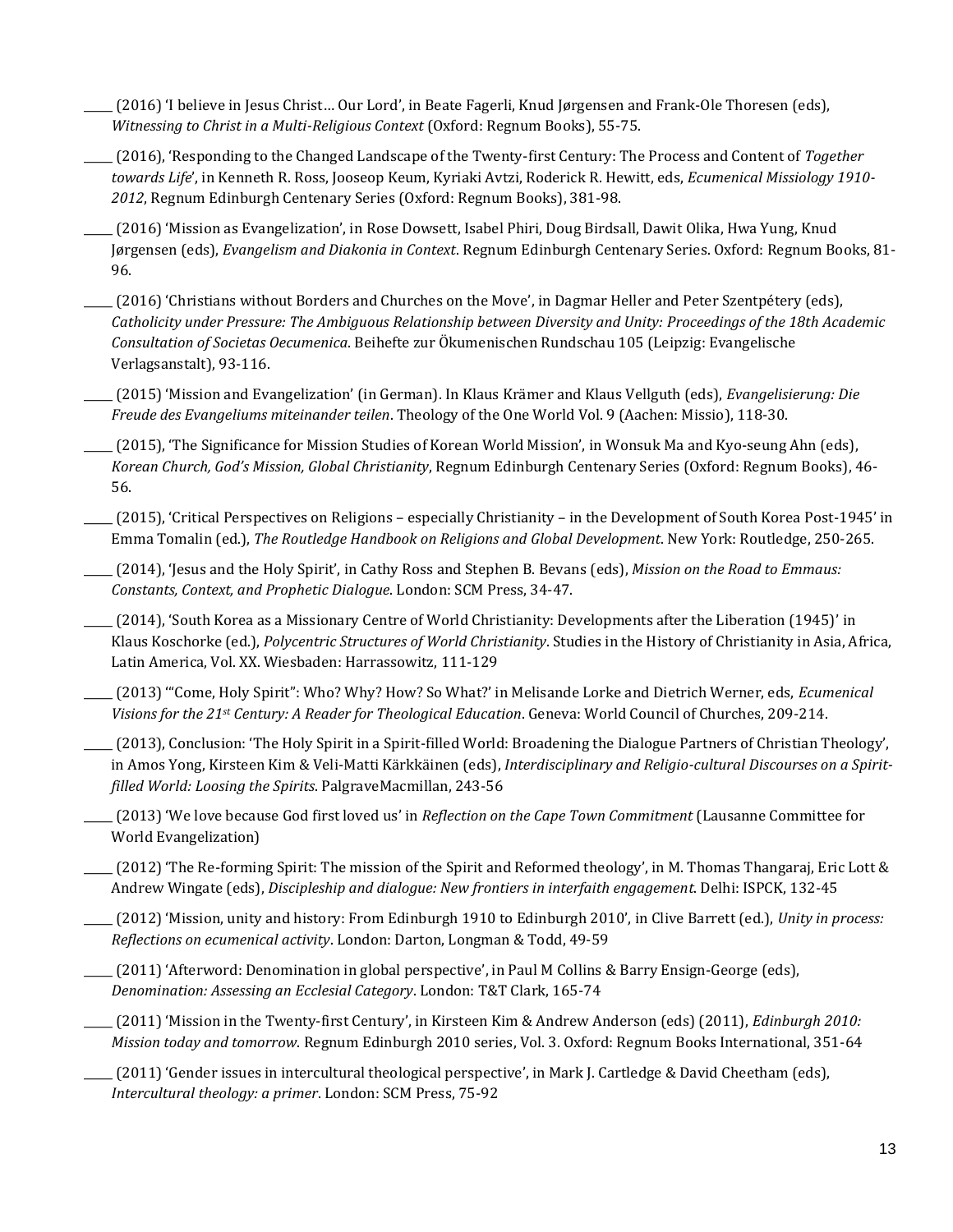- \_\_\_\_\_ (2011) 'Theologies of religious pluralism: pneumatological foundations and conversion in India', in Amos Yong & Clifton Clarke (eds), *Global Renewal, Religious Pluralism, and the Great Commission: Towards a Renewal Theology of Mission and Interreligious Encounter*. Lexington, KY: Emeth Press, 117-35
- \_\_\_\_\_ (2009), 'The Holy Spirit and spirituality' in J. Ayodeji Adewuya (ed.), *SPCK International Study Guide to Corinthians.* London: SPCK, 94-98
- \_\_\_\_\_ (2008) 'Come, Holy Spirit: Who? Why? How? So What?' in *Come, Holy Spirit, heal and reconcile: Report of the World Council of Churches Conference on Mission and Evangelism*, Athens, May 2005 (Geneva: World Council of Churches), 150-58
- \_\_\_\_\_ (2005) 'Reconciliation as the ministry of the Spirit: neither Jew nor Gentile' in Kirsteen Kim (ed.), *Reconciling mission: the ministry of healing and reconciliation in the church worldwide*. Delhi: ISPCK, 62-82
- \_\_\_\_\_ (2004) 'Indian Christian theological responses to political Hinduism', in Mark T.B. Laing (ed.), *Nationalism and Hindutva: a Christian response*. Delhi: ISPCK/CMS, 162-76
- \_\_\_\_\_ (2004) 'India' in John Parratt (ed.), *Introduction to Third World theologies*. Cambridge: Cambridge University Press, 44-73
- \_\_\_\_\_ (2002) 'India and the Vatican: Does Christ exhaust the mystery of God?' in Israel Selvanayagam (ed.), *Moving forms of theology: faith talk's changing contexts*. Delhi: ISPCK, 2002, 107-111
- \_\_\_\_\_ (2000) 'Postmodern mission: a paradigm shift in David Bosch's theology of mission?' in Timothy Yates (ed.), *Mission – an invitation to God's future*. Sheffield: Cliff College Publishing, 99-108

## **Reviews, dictionary articles, broadcasts, online and other publications**

- Kirsteen Kim (2022), Invited review of F. Lionel Young, World Christianity and the Unfinished Task: A Very Short Introduction (Wipf & Stock, 2021) for *Reading Religion*, American Academy of Religion, February 16, <https://readingreligion.org/9781725266537/world-christianity-and-the-unfinished-task/>
- \_\_\_\_\_, Joel Green, Evan Hunter, Erik Aasland, Mariel Mulford, Zheng (Sam) Ning (2021) "PhD-level Theological/Missiological Education in World Christianity: Report on the CMR-CATS-SL Research Project, May 2020 – November 2021" (internal report, Fuller Theological Seminary)
- \_\_\_\_\_ (2021), "Beyond Edinburgh 2010: Where Is Mission a Decade after the Centenary of Edinburgh 1910?" *Lausanne Global Analysis* 10/4 (July).<https://lausanne.org/content/lga/2021-07/beyond-edinburgh-2010>
- \_\_\_\_\_ (2021) Guest editor, Theology section: Migration, *FULLER Magazine*, # 19, [https://fullerstudio.fuller.edu/issue-19](https://fullerstudio.fuller.edu/issue-19-migration/) [migration/](https://fullerstudio.fuller.edu/issue-19-migration/)
- \_\_\_\_\_ (2021) "Introduction" and "Theological Perspectives on Migration and Mission"; "Migration in World Christianity: Hospitality, Pilgrimage, and Church on the Move," *FULLER Magazine*, # 19, 38-39 and 68-75, <https://fullerstudio.fuller.edu/theology/introduction-migration/> and [https://fullerstudio.fuller.edu/theology/migration-in-world-christianity-hospitality-pilgrimage-and-church-on-the](https://fullerstudio.fuller.edu/theology/migration-in-world-christianity-hospitality-pilgrimage-and-church-on-the-move/)[move/](https://fullerstudio.fuller.edu/theology/migration-in-world-christianity-hospitality-pilgrimage-and-church-on-the-move/)
- \_\_\_\_\_ (2021) Response to Pauline Cheong, "A Holy Influence: understanding religious authority in hyperconnected times," Evangelical Interfaith Dialogue, May. [https://fullerstudio.fuller.edu/what-is-true-religion-and-trustworthy](https://fullerstudio.fuller.edu/what-is-true-religion-and-trustworthy-spirituality/)[spirituality/](https://fullerstudio.fuller.edu/what-is-true-religion-and-trustworthy-spirituality/)
- \_\_\_\_\_ (2020) Contributor on Christianity in Asia to *The State of Faith*[, Cooke Media Group,](https://cookemediagroup.com/) for Trinity Broadcasting Network.
- \_\_\_\_\_ (2021) online article (title tbd), *Lausanne Global Analysis*.
- \_\_\_\_\_ (2020) *[Jesus the Game Changer](https://www.olivetreemedia.com.au/jesus-the-game-changer/)*, Season Two: "To the Ends of the Earth." Contributor. [Olive Tree Media.](https://www.olivetreemedia.com.au/)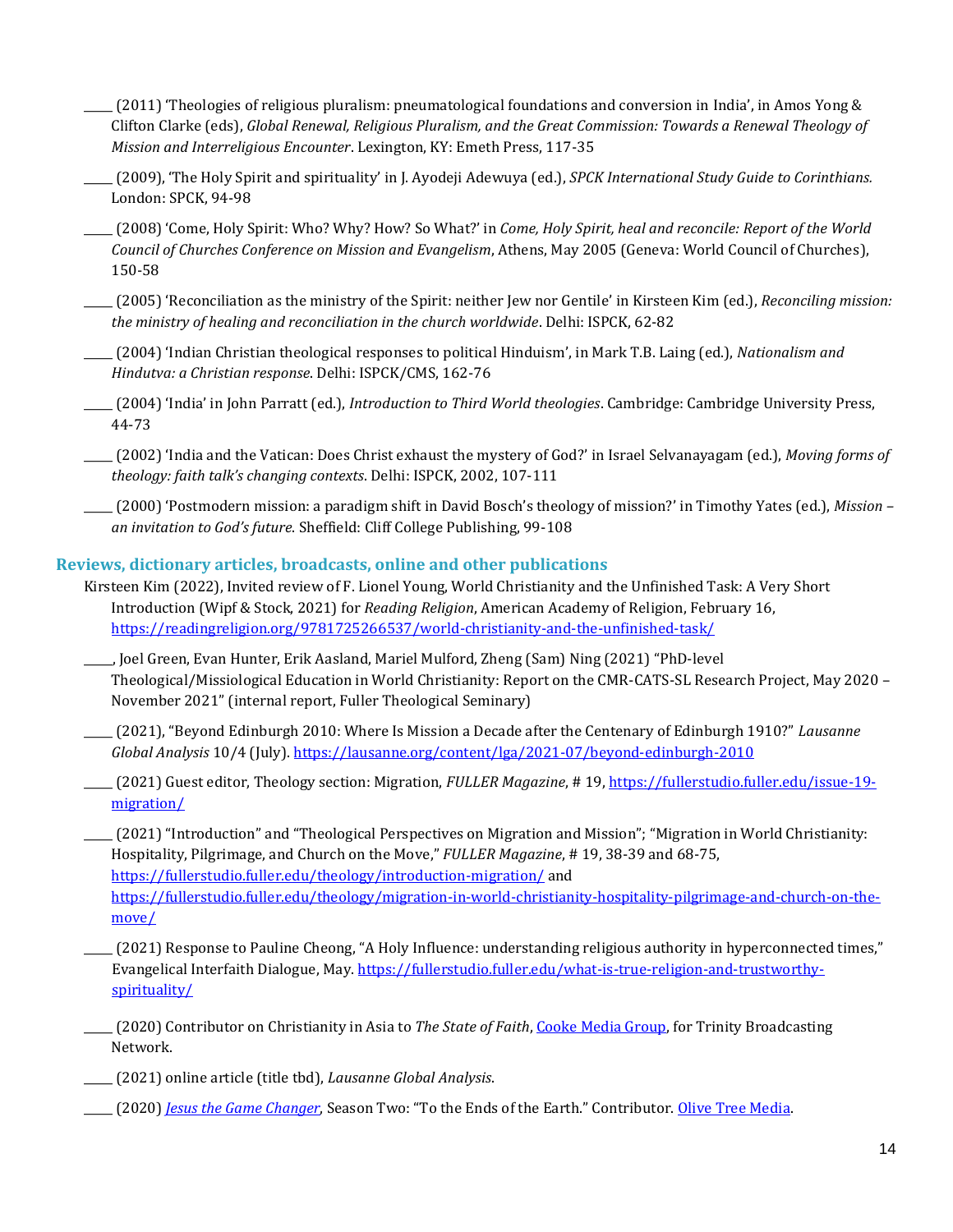- \_\_\_\_\_ (2018) "[The Holy Spirit and Mission: From Matthew to Luke and Back Again,](http://www.catalystresources.org/the-holy-spirit-and-mission-from-matthew-to-luke-and-back-again)" *Catalyst: Contemporary Evangelical Perspectives for United Methodist Seminarians*.
- \_\_\_\_\_ and Hoon Ko (2018), "[Who Brought the Gospel to Korea? Koreans Did,](https://www.christianitytoday.com/history/2018/february/korean-christianity.html)" *Christianity Today* (February).
- \_\_\_\_\_ (2018) 'Mission, ecumenical theology of', in Mark A. Lamport, editor, *Encyclopedia of Christianity in the Global South.*  Rowman & Littlefield Publishers, 511-13.
- \_\_\_\_\_ (2018) 'Korea, South', in Mark A. Lamport, editor, *Encyclopedia of Christianity in the Global South.* Rowman & Littlefield Publishers, 432-36
- \_\_\_\_\_ (2017) "[Unlocking Theological Resource Sharing Between North and South](https://www.lausanne.org/content/lga/2017-11/unlocking-theological-resource-sharing-north-south)," *Lausanne Global Analysis* 6/6, pp. 1-10. https://www.lausanne.org/content/lga/2017-11/unlocking-theological-resource-sharing-north-south.
- \_\_\_\_\_ (2017), *"*Review of Scott Sunquist, *The Unexpected Christian Century: The Reversal and Transformation of Global Christianity*." *International Review of Mission* 106.2, 449-51.
- \_\_\_\_\_ (2016) Review of Michael J. Gorman, *Becoming the Gospel: Paul, Participation, and Mission*, *Theology* 119/5, 361-62
- \_\_\_\_\_ (2016) Review of Robin Boyd, *Beyond Captivity: Explorations in Indian Christian History and Theology*, *Studies in World Christianity* 22/2, 173-74.
- \_\_\_\_\_ (2015) Review of Ambrose J. Bwangatto, *Mission from Conversion to Conversation*, *Mission Studies* 32/1 (2015), 153- 54
- \_\_\_\_\_ (2014) Review of Albert L. Park and David K. Yoo (eds.), *Encountering Modernities: Christianity in East Asia and Asian America*, *Journal of Korean Religions* 5/2 (2015), 180-82
- \_\_\_\_\_ (2014) Review of Edited by Albert L. Park and David K. Yoo (eds.), *Encountering Modernity: Christianity in East Asia and Asian America* in *Journal of Korean Religions* (forthcoming in 2014)
- \_\_\_\_\_ (2014) Book Note on Diarmuid O-Murchu, *In the Beginning Was the Spirit: Science, Religion, and Indigenous Spirituality* (Orbis Books 2012) in *Religious Studies Review* 40/1 (March), 1-67.
- \_\_\_\_\_ (2013) 'Review of R.A. Hunt, The Gospel Among the Nations', *Modern Believing* 54/1 (January), 77-79
- \_\_\_\_\_ (2012) 'Review of Koo Dong Yun, The Holy Spirit and Ch'i (Qi): A chiological approach to pneumatology', *Pneuma: Journal of the Society for Pentecostal Studies* 35 (2013)
- \_\_\_\_\_ (2012) 'Review of Gerald H. Anderson, *Witness to World Christianity: The International Association for Mission Studies, 1972-2012*', *International Bulletin of Missionary Research* 36/3 (July), 162
- \_\_\_\_\_ (2012) 'Review of Grace Ji-Sun Kim, *The Holy Spirit, Chi, and the Other: A Model of Global and Intercultural Pneumatology*', *Pneuma: Journal of the Society for Pentecostal Studies* 35 (2013), 112-13
- \_\_\_\_\_ (2011) 'Review of Robert E. Buswell & Timothy S. Lee, *Christianity in Korea*', *Journal of Korean Religions*
- \_\_\_\_\_ (2011), 'Global context and mission', in *The Church in England* interactive DVD, Christianity and Culture project, University of York
- \_\_\_\_\_ (2011) 'Review of Amos Yong, *Theology and Down Syndrome: Reimagining Disability in Late Modernity*', *International Journal of Public Theology*
- \_\_\_\_\_ (2010) 'Review of David Westerlund (ed.), Global Pentecostalism: Encounters with Other Religious Traditions', *Pneuma: Journal of the Society for Pentecostal Studies*
- \_\_\_\_\_ (2010) '[Connecting local and global church: A preview to Edinburgh 2010](http://www.lausanneworldpulse.com/perspectives.php/1277/05-2010)', *Lausanne World Pulse*, May 2010.
- \_\_\_\_\_ (2009) 'Missionaries Europe', in Todd Johnson and Kenneth Ross (eds.), *The Atlas of Global Christianity*. Edinburgh: Edinburgh University Press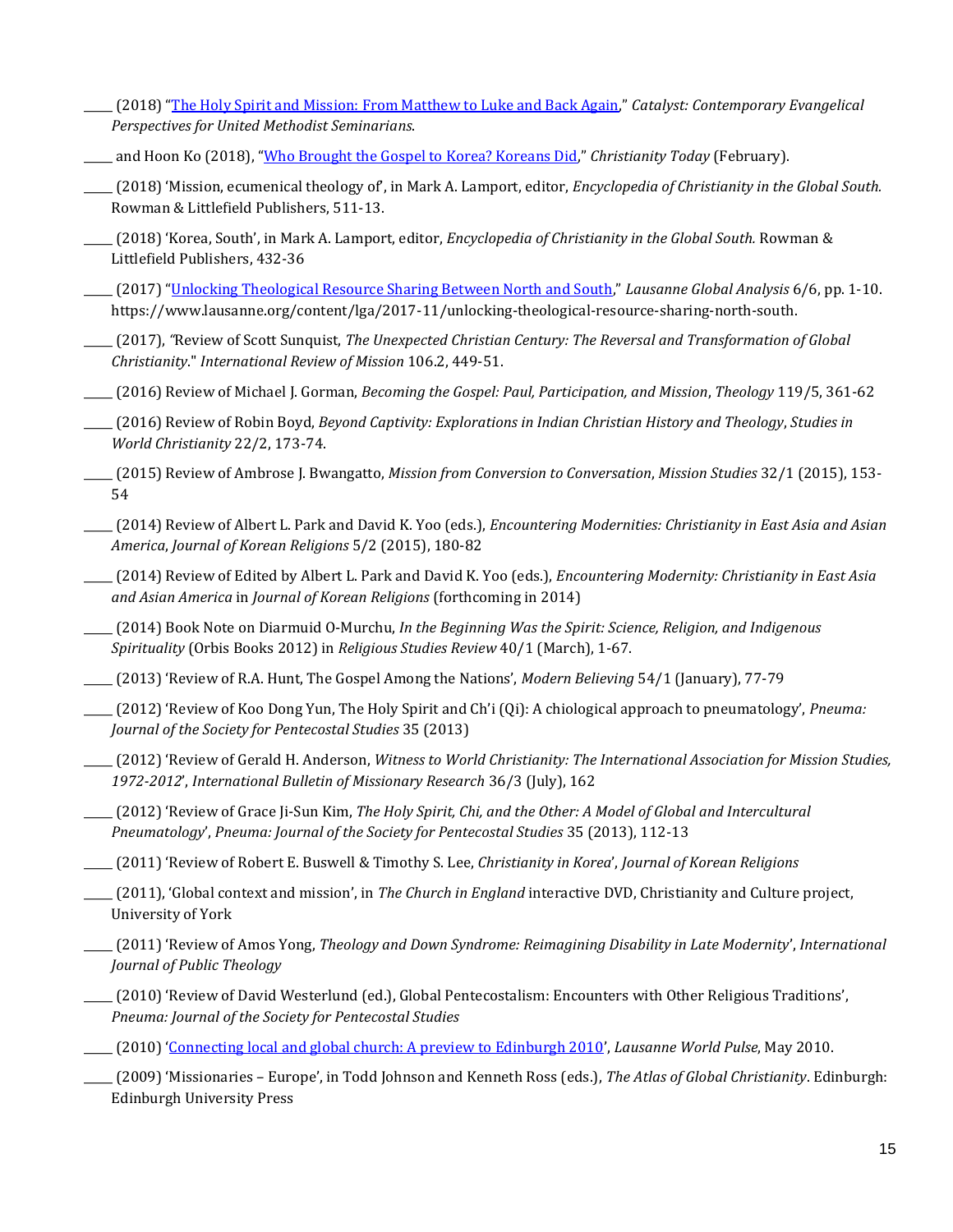- \_\_\_\_\_ (2009) 'Review of Andrew Walls and Cathy Ross (eds.), *Mission in the 21st Century: Exploring the Five Marks of Global Mission*, *Gospel and Our Culture Network*'
- \_\_\_\_\_ (2009) 'Review of Jai-Keun Choi, *The Origin of the Roman Catholic Church in Korea*', *Anvil*
- \_\_\_\_\_ (2009) 'Review of Francis Anekwe Oborji, *Concepts of Mission: The Evolution of Contemporary Missiology*', *Anvil*
- \_\_\_\_\_ (2009) 'Review of David Burnett, *The spirit of Hinduism*', *Anvil*
- \_\_\_\_\_ (forthcoming) 'Holy Spirit' in *Dictionary of South Asian Christianity*. Chennai
- \_\_\_\_\_ (2008) 'Review of Peter Clarke, *New Religions in Global Perspective: A Study of Religious Change in the Modern World*, *International Journal of Public Theology* 2.3, 193-94
- \_\_\_\_\_ (2007) 'Missiology: mission spirituality'; 'Missiology: vision' in *Religion in Geschichte und Gegenwart* (fourth edition). Tübingen: J.C.B. Mohr
- \_\_\_\_\_ (2007) 'Holy Spirit', John Corrie (ed.), *Dictionary of mission theology*. Leicester: IVP, 162-66
- \_\_\_\_\_ (2007) 'Review of Muriel Orevillo-Montenegro, *The Jesus of Asian Women*', *Studies in World Christianity* 13/3, 298-99
- \_\_\_\_\_ (2007) 'Theology' in Jonathan J. Bonk (ed.), *Encyclopedia of missions and missionaries*. New York: Routledge, 436-41
- \_\_\_\_\_ (2007) Review of Darrell L. Guder, *The continuing conversion of the church*, *BIAMS Bulletin* 29 (October), 9-10
- \_\_\_\_\_ (2007) Review of Kristen Deede Johnson, *Theology, Political Theory, and Pluralism*, *International Journal of Public Theology* 1/2, 274-75
- \_\_\_\_\_ (2007) Review of Craig Ott and Harold A. Netland, *Globalizing theology*, *International Bulletin of Missionary Research* 31/3, 154
- \_\_\_\_\_ (2006) Review of Joe Egan and Thomas R. Whelan (eds.), *City limits: mission issues in postmodern times*, *Mission Studies* 23/2, 286-88
- \_\_\_\_\_ (2006) Review of Choi Hee An, *Korean women and God*, *Crucible* (July-September), 51-52
- \_\_\_\_\_ (2005) Review article: Stephen B. Bevans & Roger P. Schroeder, *Constants in context*, *Mission Studies* 22/1, 135-39
- \_\_\_\_\_ (2004) Review of Howard Peskett & Vinoth Ramachandra , *The message of mission*, *Mission Studies* 21/2, 323-324
- \_\_\_\_\_ (2003) Guest editor, *Rethinking Mission* 1/4, 'The Holy Spirit in a world of many faiths'
- \_\_\_\_\_/Michael Ipgrave (2003) '*Yr Ysbryd*: more questions and some answers' in papers from the conference held at the University of Wales College Newport, Caerleon, 14-17 July 2003, 90-93 (unpublished)
- \_\_\_\_\_ (2002) Review of Michael W. Goheen, *As the Father has sent me*, *Anvil* 19/3, 243-44
- \_\_\_\_\_ (2002) Review: Gwyneth Little, *Meeting Hindus*, *World Faiths Encounter* 32 (July), 61
- \_\_\_\_\_ (2001) Review: D. Dennis Hudson, *Protestant origins in India*, *Anvil* 18/3, 234-35
	- \_\_\_\_\_ (1997) Review: Jacob Kavunkal, *The Abba Experience of Jesus: Model and Motive for Mission in India*, *Dharma Deepika: A South Asian Journal of Missiological Research* (Chennai/Madras) 2 (December)

## **Conference/seminar contributions and guest lectures**

### **2022**

American Academy of Religions and Society for Biblical Literature, Denver, CO, November 19-22

Committee member, Religions, Borders and Immigration Seminar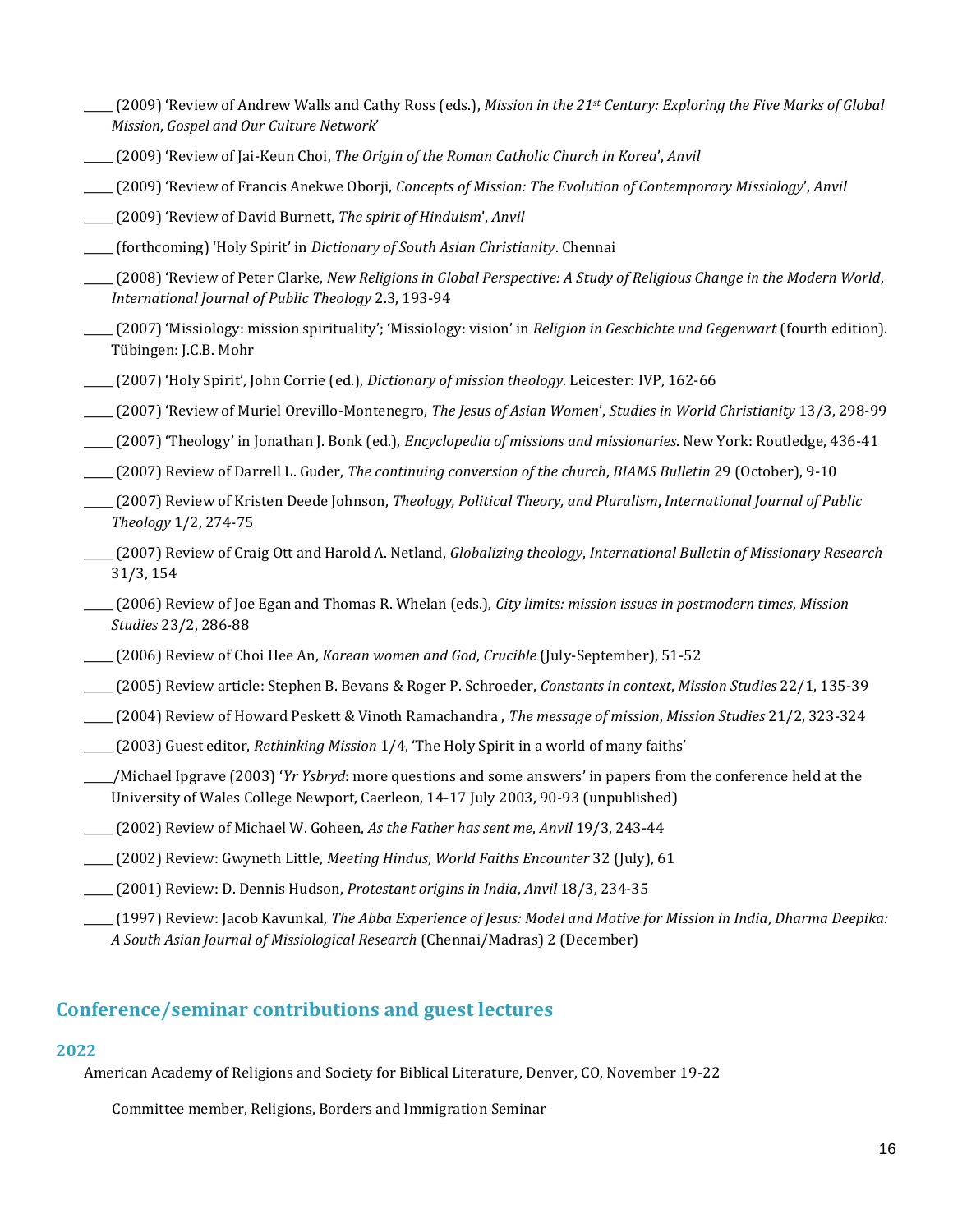Committee member, Evangelical Studies

International Association for Mission Studies quadrennial assembly (postponed), Morling College, Sydney, Australia, July 9-14

Convener (with Stephen Bevans) of the interest group on Theology of Mission

Launch of *The Oxford Handbook of Mission Studies*

- Panellist, Discussion of Thomas Hastings, *Worshiping, Witnessing, and Wondering: Christian Wisdom for Participating in the Mission of God*, American Society of Missiology (and Academy for Evangelism in Theological Education), St Mary's College, South Bend, IN, June 16-19.
- Inaugural speaker, Gailyn Van Rheenen Endowed Session on Mission and World Christianity at the Christian Scholars' Conference, Missio Dei Foundation, Lipscomb University, Nashville, TN, June 8–10.
- Invited speaker, "Missionary Spirituality: Joining in with the Holy Spirit among the spirits," Second Ecumenical Conference: Towards an Ecumenical Missiology – "Mission Spirituality," International Catholic Missionary Society *missio*, the Association of Protestant Churches and Missions in Germany (EMW), the Elstal Theological College, as well as the World Mission Academy, Mainz, Germany, May 18-22.
- Guest Lecture, "The Changing Landscape of World Christianity," Asbury Seminar, Asbury Theological Seminary (online), May 11.
- Respondent, Korean Studies Center Symposium, "The Identity and Mission of Korean Immigrant Churches," Fuller Theological Seminary, April 7
- Panellist, Seminar launching Graham Kings, *Nourishing Mission*, Cambridge Centre for Christianity Worldwide, February 16

### **2021**

American Academy of Religions and Society for Biblical Literature, San Antonio, TX, November 20-23

Panellist, Review of John Franke, *Missional Theology*

Committee member, Religions, Borders and Immigration Seminar

Committee member, Evangelical Studies

- Speaker, "Theological Education in World Christianity," AAR/SBL Alumni & Friends Breakfast
- Overseer, 2021 Missiology Lectures, "Re-visioning the Mission of Health: A Global Invitation to Heal and Thrive in Crisis," Fuller Theological Seminary (fully online), October, 27-29
- Panellist, "Shifting Ecclesiological Horizons: Challenges and Opportunities," Toronto School of Theology (online), October 27.
- Panellist, "What is Mission Studies," Overseas Ministries Studies Center, Princeton Theological Seminary (online), October 21.
- Participant, Global Forum of Theological Educators (online), Sept 29 Oct 1
- Keynote address, "Uncovering Issues of Race in Mission Studies," Australian Association for Mission Studies annual meeting (online), July 2.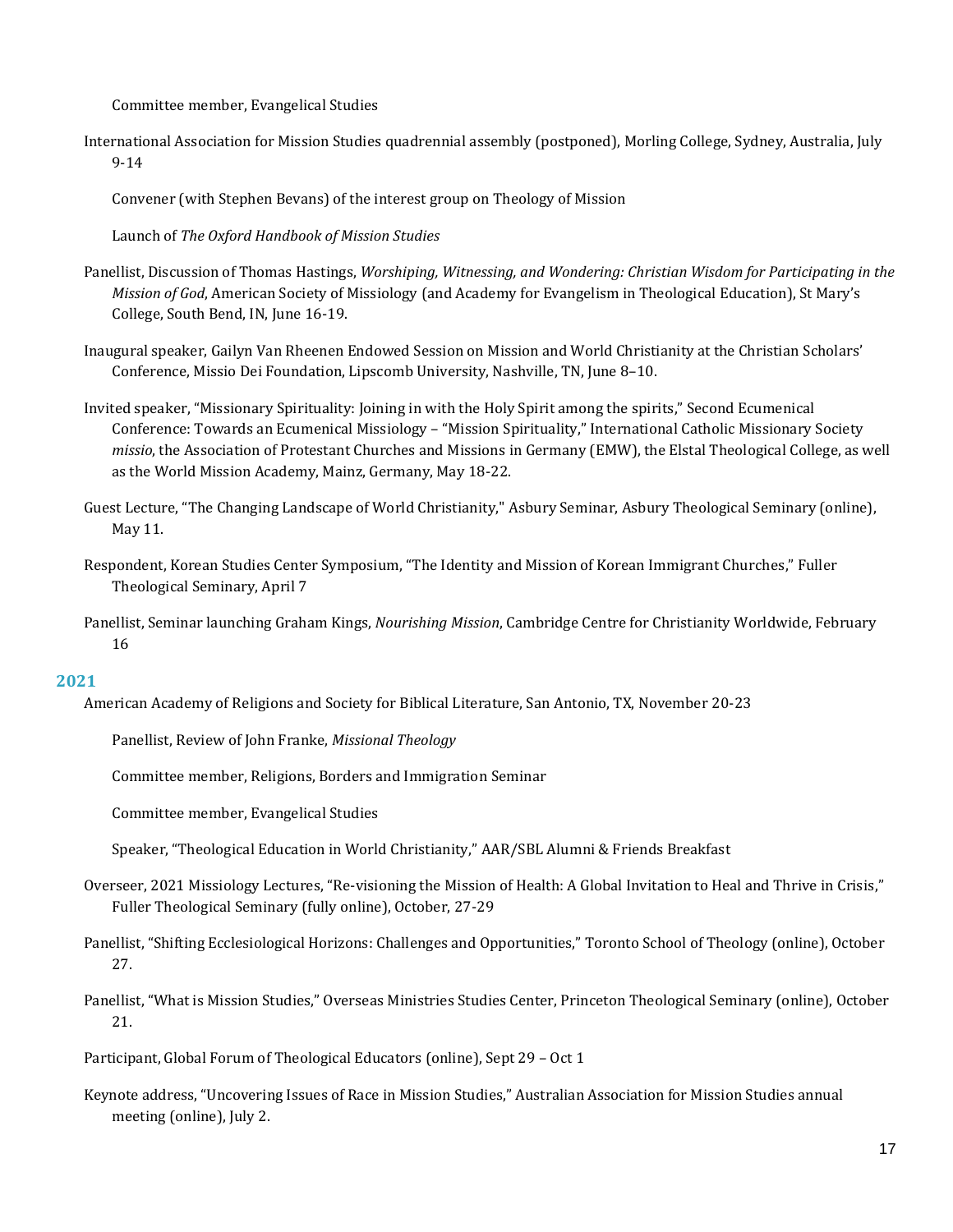- Chair, panel on Theology and World Christianity, American Society of Missiology and Association of Professors of Mission, June 17-20 (online)
- Keynote speaker, Annual McDonald Centre Conference, "Missions and Empire," Oxford, UK, May 27-28 (online). <https://www.mcdonaldcentre.org.uk/events/2021-mcdonald-centre-annual-conference>
- Invited participant, Online Symposium: "Mission organisations in times and places of worldwide connectivities, inequalities, and imaginaries," Centre for Theology and Christianity Worldwide (CTCW) of the Protestant Theological University, the Netherlands (PThU), May 21.

American Academy of Religion (online), November-December 2020

Paper presenter, "*Missio Dei* Not *Missio Patri*: An Examination of the Patriarchal Origins of Missional Theology and Suggestions for Trinitarian Missional Hermeneutics," The Forum on Missional Hermeneutics

Panel member and respondent for Religions, Borders, and Immigration Seminar

Panel member, Evangelical Studies Unit

- Organizer and leader of the Missiology Lectures on "Migration, Transnationalism, and Faith in Missiological Perspective: Los Angeles as a Global Crossroads," Fuller Theological Seminary (fully online), October 28-30. <https://fullerstudio.fuller.edu/fullerdialogue/migration-in-missiological-perspective/>
- Louis J. Luzbetak, SVD, Mission and Culture Lecturer, "Racism Awareness in Mission: Touchstone or Cultural Blindspot?" Catholic Theological Union, Chicago (moved online), October 5. <https://learn.ctu.edu/2020-luzbetak-lecture/>

Panellist, Evangelicals and Catholics Together conference (online), September 25.

- Chair of the academic committee for the 15th quadrennial assembly of International Association for Mission Studies, Morling College, Sydney, Australia, July 9-14. (Postponed.)
- Chair of panel on Theology and World Christianity at the American Society for Missiology, St Mary's College, South Bend, IN, June 19-21. (Postponed)
- Convener, invited online colloquium, "Edinburgh 2020: Marking 110 years since the World Missionary Conference, Edinburgh 1910, and 10 years since the centenary celebrations in Tokyo, Edinburgh, and Cape Town." Fuller Theological Seminary, May 13.

- Panel member and respondent for Religions, Borders, and Immigration Seminar, American Academy of Religion, San Diego, CA, November 22-25.
- Panel member, Evangelicals Studies Unit, American Academy of Religion, San Diego, CA, November 22-25.
- Respondent to Noreen Herzfeld, "AI: A New Neighbor or a Divisive Force?" at the Missiology Lectures on "Techno-sapiens in a Networked Era: Becoming Digital Neighbors," Fuller Theological Seminary, October 30-31. [Video1;](https://fullerstudio.fuller.edu/response-kirsteen-kim-on-digital-technologys-disadvantages/) [Video 2](https://fullerstudio.fuller.edu/fuller-dialogues-becoming-digital-neighbors/)
- Participant, World Christianity Consultation, Candler School of Theology (Emory University, Atlanta, GA), October 17-19.
- Leader of a panel at the International Association for Mission Studies, European conference, Bonn, Germany, August 23- 27.
- Keynote speaker at the Australian and New Zealand Association of Theological Schools annual meeting, Auckland, New Zealand, July 1-3.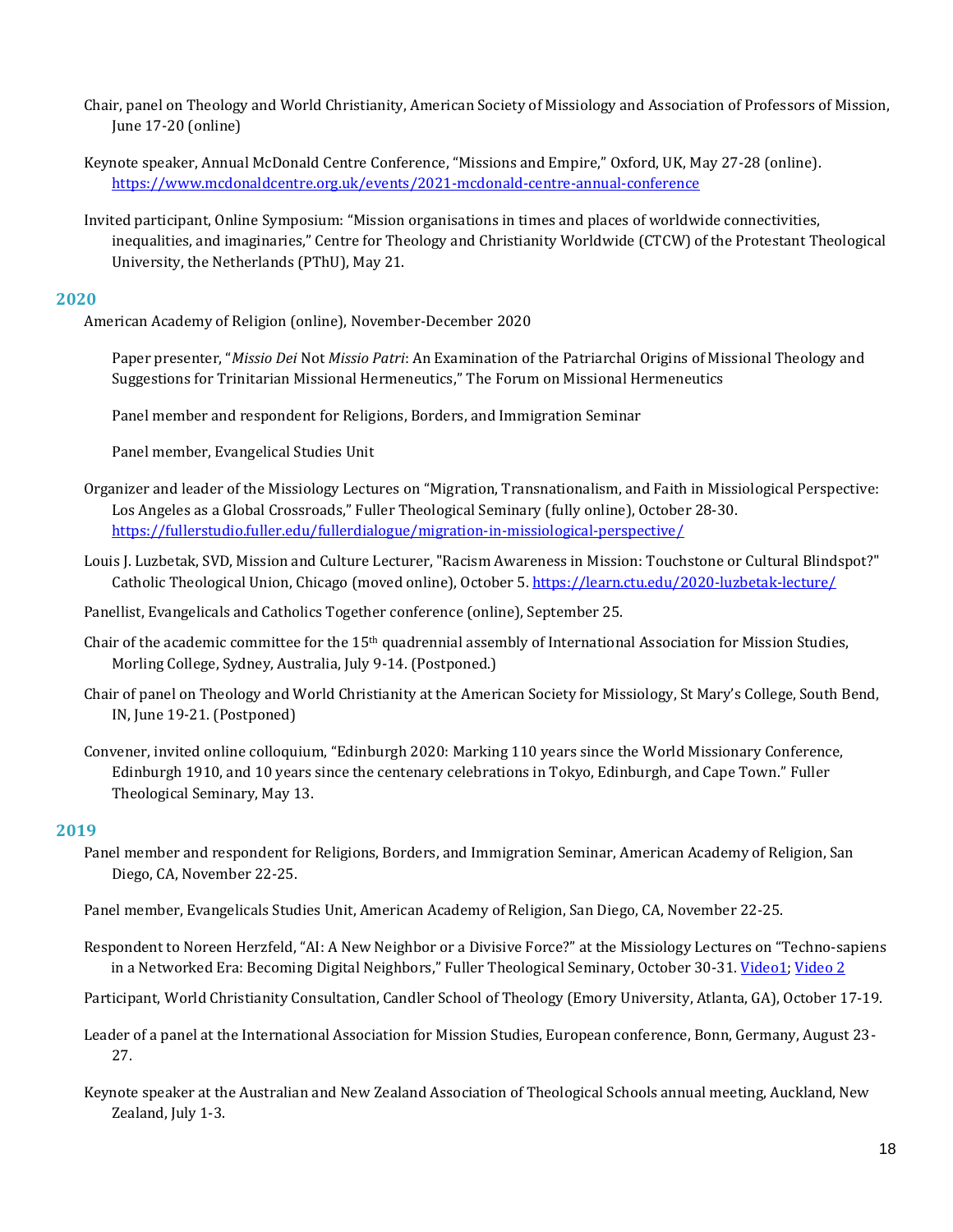- Chair of panel on Theology and World Christianity at the American Society for Missiology, St Mary's College, South Bend, IN, June 14-16.
- Listening Group member, Global Forum of Theological Educators, 2<sup>nd</sup> meeting, Orthodox Academy, Crete, May 20-24.
- Respondent at the Integration Symposium, Dr Peter Hill on "The Psychology of the Ordinary," School of Psychology, Fuller Theological Seminary, February 22[. Video.](https://youtu.be/uMzKC2EE6T4?list=UUFkP_44u1f2WLNRr_1TIg4g)

"[Missiology Podcast, S1 E1](http://missiology.com/podcast/Missiology-Podcast-S1E1)". Missiology.com

#### **2018**

- Chair of a session of the Evangelical Studies Unit, American Academy of Religion, Denver, CO, November 16-19
- Respondent to Dr Michelle Voss Roberts and Revd Demi McCoy at the Missiology Lectures on "Global Arts and Witness in Multifaith Contexts," Fuller Theological Seminary, November 8, 2018. [Video](https://www.youtube.com/watch?v=sNetwc1IAUs) 1[; video 2](https://www.youtube.com/watch?v=RLjs5X44PGU)
- Respondent at the Centro Latino Lectures, Ruth Padilla DeBorst, "Una Iglesia Sin Fronteras," Fuller Theological Seminary, October, 4. [Video.](https://fullerstudio.fuller.edu/fuller-dialogues-a-church-without-borders/)
- Keynote speaker at the [50th anniversary convocation of the Center for Parish Development,](https://missionalchurch.org/resources/missional-church-convocation/its-a-party/) Techny Towers, Northbrook IL, 26-28 July 2018.
- Leader of the panel on Theology and World Christianity, [American Association for Missiology,](https://www.asmweb.org/content/annual-meeting) Saint Mary's College in Notre Dame, IN, June 15-17, 2018.
- Radio Interview: "[What Does the Korea Treaty Mean for Christians](https://avemariaradio.net/program/kresta-in-the-afternoon/)", Kresta in the Afternoons, Ave Maria Radio, May 1, 2018.
- Guest, panellist, Bible study group leader, World Council of Churche[s Conference on World Mission and Evangelism,](https://www.oikoumene.org/en/mission2018) Arusha, Tanzania, 8-13 March, 2018.

### **2017**

- Respondent to Dr Daniel Jeyaraj at the Missiology Lectures on "Race, Theology and Mission," Fuller Theological Seminary, November 2, 2017. [Video1;](https://www.youtube.com/watch?v=hlJqvGBJMFM) [video 2](https://www.youtube.com/watch?v=1brOjdQxB-0)
- Invited public lecture: Annual Drysdale Lecture on Mission Studies, Nazarene Theological College, Manchester, '*Missio Dei* or *Missio Spiritūs*? Reflections on the Mission Theologies of *The Cape Town Commitment* (Lausanne Movement, 2011) and *Together Towards Life* (World Council of Churches, 2013)', 4 April
- Invited presentation, "Religions in Conflict? Conversion, Mission and Theology," Cathedrals Group: Religion and Conflict Symposium, Liverpool Hope University, 3-4 April.
- Guest public lecture, 'Where are you from? Historical and Theological Perspectives on Mission and Migration', Fuller Theological Seminary, Pasadena, California, 3 Jan

- Discussion paper, 'Proselytism, Evangelism, Mission: Do we try to convert?', Archbishop of Canterbury's Theological Retreat Group, Old Palace, Canterbury, 19-20 Dec
- Keynote presentation, 'Where are you from? Historical and Theological Perspectives on Mission and Migration', [Partnership for World Mission Conference,](https://www.churchofengland.org/our-faith/mission/world-mission/2016-partnership-for-world-mission-conference.aspx) Swanwick, Derbyshire, 7-9 Nov.
- Talk, 'Korean Spirituality', Christian Meditation Trust, Leeds Trinity University, 15 Oct
- Invited workshop, 'Understanding a Theology of the Holy Spirit within Global Mission', [Global Mission Conference](https://globalmissionconference2016.net/programme/) 'One God, one people, one message', St James' Church, Muswell Hill, London, 12-15 Oct.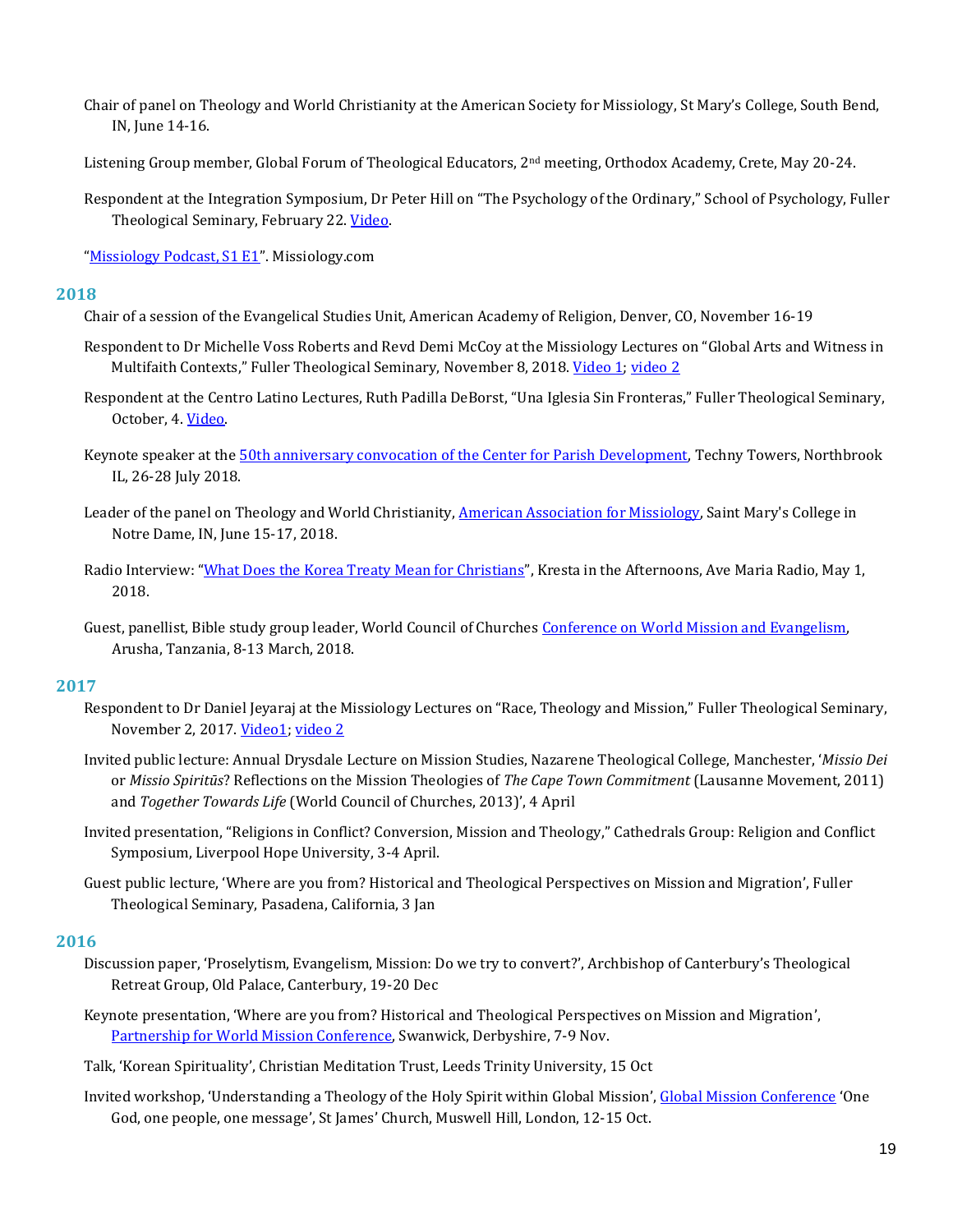- Keynote, '"Mission and local church life" Our common calling', [Annual Autumn Conference of the Committee on](http://www.churchofscotland.org.uk/__data/assets/pdf_file/0016/22525/Autumn_Conference_Flyer.pdf)  [Ecumenical Relations of the Church of Scotland,](http://www.churchofscotland.org.uk/__data/assets/pdf_file/0016/22525/Autumn_Conference_Flyer.pdf) Edinburgh, Edinburgh, 8 Oct.
- Talk, 'Christianity in Korea', Friendly Hour, Huntington, York, 20 Sept
- Plenary presentation, '*Together towards Life*: Introducing the recent World Council of Churches' policy statement on mission, Joint Working Group of the World Council of Churches and the Roman Catholic Church, Chateau Bossey, Geneva, 13-17 Sept
- Keynote address, 'Beyond Bosch Reflections and Non-western Perspectives', Global Connections, [Mission Educators'](http://www.globalconnections.org.uk/interest-groups/mission-educators-forum)  [Forum](http://www.globalconnections.org.uk/interest-groups/mission-educators-forum), International Mission Centre, Selly Oak, 16-17 June.
- Keynote address, 'The Korean Holy Spirit Movement and "Shamanism": Developing Pentecostal-charismatic Self-understanding in a Land of Many Spirits', 9<sup>th</sup> [GloPent](https://www.glopent.net/Members/webmaster/uppsala-2016/uppsala-2016-call) (European Research Network on Global Pentecostalism) conference, 'Pentecostalism and its Encounters with Other Religions', University of Uppsala, Sweden, 10-11 June.
- Guest lectures, 'Korean Christianity in Global Perspective', Theologies in Global Perspective, Durham University MA course, Church Mission Society, Oxford, 24 May
- Invited participant, Inaugural Meeting of the [Global Forum of Theological Educators](http://www.gfte.org/), Dorfweil, Frankfurt, Germany, 16–20 May.
- Invited plenary presentation, 'Missional Pedagogy: Reflections from *Together Towards Life* and *Evangelii Gaudium*', International Symposium on Theology and Pedagogy: Specific Identity and Common Responsibility in Education, Dumitru Stăniloae Faculty of Theology, Alexandru Ioan Cuza University of Iasi, Romania, 12-14 May.
- Guest lectures on Theology of Religion, 'The Lordship of Christ and Religious Pluralism', Cliff College, Derbyshire, 16 February.

- Parallel paper presentation, 'Glimpsing the World Church: Internationalizing the Church since Vatican II', *[The Tablet](https://www.dur.ac.uk/theology.religion/ccs/constructivetheology/tablet175/)* 175th [Anniversary Conference](https://www.dur.ac.uk/theology.religion/ccs/constructivetheology/tablet175/), 'The Spirit of Catholic Renewal: Signs, Sources and Calling', Centre for Catholic Studies, Durham University, 2-4 November 2015.
- Listener report (plenary)[, 50th Anniversary Conference, School of Intercultural Studies,](http://fuller.edu/communication/event-recap/sis-50th-anniversary-and-2015-missiology-lectures/) Fuller Theological Seminary, Pasadena, CA, USA, 21-24 October 2015.
- Keynote address, 'I Believe in Jesus Christ… Our Lord', Symposium on 'Witnessing to Christ in a Multi-Religious Context', MF Norwegian School of Theology, Oslo, Norway, 24-25 September 2015.
- Plenary address, 'From Edinburgh 2010 to the Regnum Edinburgh Centenary Series', Celebration Symposium of the Edinburgh Centenary Series, 'One Christ – Many Witnesses', Oxford Centre for Mission Studies, Oxford, 4 September 2015.
- Parallel paper presentation, 'The Evangelisation of South Korea, 1950 to 1990: Translation of the Gospel or Reinvention of the Church?', Ecclesiastical History Society, University of York, 28-30 July 2015.
- Keynote address, 'Discerning Spirit or Discerning the Spirits? Two Paradigms of Engaged Pneumatology Illustrated by the Works of T. Gorringe and A. Yong', Tyndale Doctrine Group meeting on 'Mission, Spirit and Spiritualities', Tyndale House, Cambridge, 1-3 July 2015.
- Plenary presentation, 'The Joy of the Gospel and Together towards Life: A Comparative Study of the Apostolic Exhortation of Pope Francis and the Statement of the World Council of Churches on Mission and Evangelism', at '[Making all things](http://evangeliigaudium.co.uk/)  new? *Evangelii Gaudium* [and Ecumenical Mission](http://evangeliigaudium.co.uk/)', St John's College, Cambridge, 29 June – 1 July 2015.
- Plenary/keynote presentation, 'Korean Discourse on Mission: The Spiritual Vision for the Nation of Rev. Kyung-Chik Han', American Society of Missiology, Wheaton College, Chicago, USA, 19-21 June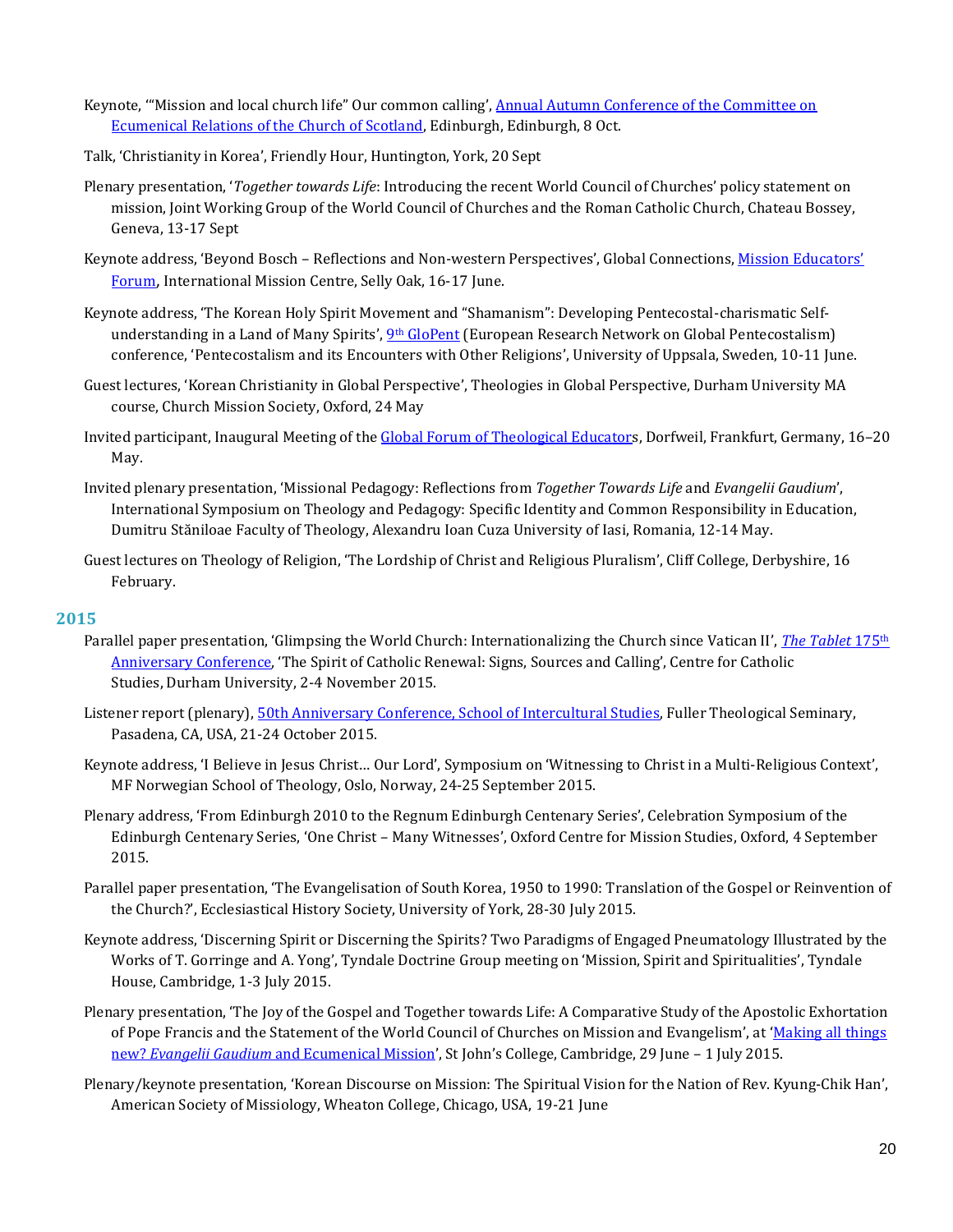- Plenary panellist, 'Journals of Missiology', American Society of Missiology, Wheaton College, Chicago, USA, 19-21 June 2015.
- Parallel paper, 'Mission Studies as Evangelization and Theology for World Christianity: Reflections on Mission Studies in Britain and Ireland, 2000-2015', Association of Professors of Mission, Wheaton College, Chicago, USA, 18-19 June 2015.
- Parallel paper, 'The Internationalisation of Churches through Pneumatological Ecclesiology', Society for the Study of Theology, University of Nottingham, 13-15 April 2015.

- Guest lecture (with Prof. Sebastian C.H. Kim), 'A History of Korean Christianity: Trends, Issues and Controversies', Leiden Institute for Area Studies, Leiden University, 5 December
- Keynote address, 'Together towards Life: Mission and Evangelism in Changing Landscapes', Irish Inter-Church Meeting, Portarlington, Ireland, 27 November
- Guest seminar paper, 'Christianity and Anti-communism in Korea', Centre for the Study of World Christianity, University of Edinburgh, 4 November
- Keynote address, '[Together Towards Life and the mission studies curriculum](https://www.youtube.com/watch?v=sLBLLGkyyKA&list=UUrSbHbZdpuQf1QZCb0E4gVw)', World Council of Churches-Commission for World Mission and Evangelism Consultation on Missional Formation, University of Pretoria (Pietermaritzburg), South Africa, 20 October (by video due to unforeseen circumstances).
- Annual guest lecture, '*From/To* the Ends of the Earth: Mission in the Spirit', Evangelisches Missionswerk (Conference of the mission agencies of the German Protestant Churches), 7-10 October
- Plenary panel paper, 'Christians with Borders and Churches on the Move', Societas Oecumenica (association of European professors of ecumenics), Budapest, Hungary, 21-26 August
- Keynote address, 'The Story of Korean Christianity: Change, Diaspora and Mission', British Association for Practical Theology Conference, University of Edinburgh, 15-17 July
- Invited research paper, 'Doing Theology for the Church's Mission: The Appropriation of Culture' to Tyndale Doctrine Group, Wolfson College, Cambridge, 3-5 July
- Panel paper, 'The Church in India: Ashram or Base Community? Reflections on the mission theologies of Vandana Mataji RSCJ and Samuel Rayan SJ'', conference on *Ecclesiam Suam* and Its Legacy, St Mary's University, London, 16-18 June
- Guest lecture, 'Religion in Korea', North Leeds Probus Group, 4 June
- Annual Lecture, 'Joining in with the Spirit: A Contemporary Theology of Mission' Hull and District Theological Society, University of Hull, 21 May
- Plenary presentation on 'The New World Council of Churches' [Mission Affirmation and the Expectations for the Churches](http://www.millhillmissionaries.com/assets/kirsteen-kim-misal-presentation-2014.pdf)  [and Ecumenism](http://www.millhillmissionaries.com/assets/kirsteen-kim-misal-presentation-2014.pdf)' at MISAL (the conference of superiors general of the missionary societies of apostolic life of the Roman Catholic Church), London, 6-10 May.
- Invited panellist, concluding plenary, European conference of the International Association for Mission Studies (IAMS), Helsinki, 4-6 April
- Keynote address, 'How can theology of the Holy Spirit inform our relationships with partner and link churches in India?', India Partnership Day, Carrs Lane Church, Birmingham, 29 March
- Keynote address, 'Spirit and spirits: The pneumatological term question in Asia and its implications for theology of the Holy Spirit', conference on 'Pneumatology and Contextual Theology', University of Geneva, 24-25 March
- Guest lectures for the Yorkshire Ministry Course at York (18 March) and Mirfield (19 March)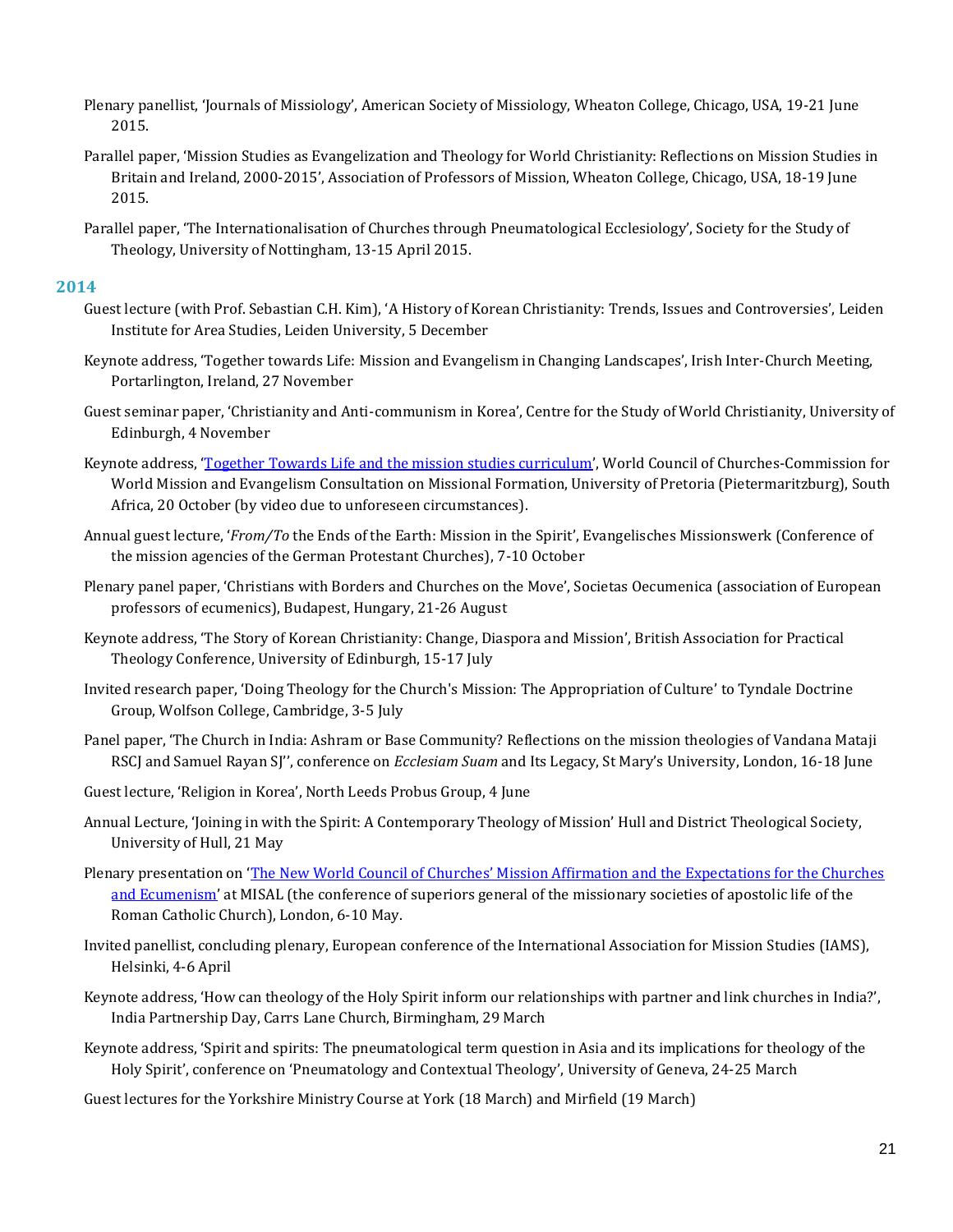- Panelist at Westminster Faith Debate (AHRC Religions and Society project), '[Can Historic Churches Retain Global Unity?](http://faithdebates.org.uk/debates/can-historic-global-church-maintain-central-authority-unity-or-devolve/)' RUSI, Whitehall, 26 February.
- Public lecture, 'Theology by global conversation: Beginning with the Spirit and de-centring Europe'. [NOSTER](http://noster.org/) (Netherlands School for Advanced Studies in Theology and Religion. Consortium of 12 Dutch university research institutes), 15 January
- Guest lecture for the integrated learning week on the Holy Spirit, 'The Holy Spirit in Cultures', Trinity College Bristol, 10 January

- Presentation 'God of Life: Evangelism Today' at Evangelism Workshop at World Council of Churches General Assembly, Seoul, South Korea, 5 November 2014
- Moderator of the [plenary on mission](https://www.youtube.com/watch?v=y3SXaQFXAjk&index=28&list=PLI22eVXX9FYnfyf1MgRd7AqUUlr_Ns9Kn) at World Council of Churches General Assembly, Seoul, South Korea, 4 November 2014.
- Webinar for the World Council of Churches on the new mission statement *Together towards Life* in preparation for the World Council of Churches 10<sup>th</sup> Assembly, 14 October 2013.
- Guest lecture, 'Korean Christianity Protestant or Catholic? Questions of History, Representation and Impact', Oxford Centre for Mission Studies, Oxford, 17 September 2013
- Speech at the book launch of the study guide for *Together towards Life*, new mission statement of the World Council of Churches, Geneva, 24-25 September 2013
- Plenary panel presentation 'South Korea as a Missionary Centre of World Christianity: Developments after the Liberation (1945)' at Sixth International Munich-Freising Conference, 4-7 July 2013): 'Polycentric Structures in the History of World Christianity'
- Parallel presentation on 'Christianity in Korea or Korean Christianity', Faith in Research day conference, Church of England Research and Statistics Department, Church House, London, 20 June
- Guest lectures, 'Ethic and ethos of mission: Reconciliation and integrity', Yorkshire Ministry Course (Sheffield University), College of the Resurrection, Mirfield, 29 May and York St John University, 30 May
- Public lecture: 'Religion in Korea', Forum 2000, Horsforth, 17 April
- First public lecture in the series on Vatican II, Milltown Institute, Dublin, 20 February 2013: 'Edinburgh 1910, Vatican II and World Christianity'. Related [podcast](http://www.jesuit.ie/content/onsite/irish-jesuit-podcasts/a-common-call) for Jesuit Communications Service.

- Plenary presentation, 'Together towards Life', proposed new World Council of Churches' statement on mission and evangelism at the WCC Central Committee meeting, Crete, 30 August
- Cato Lecture, Uniting Church of Australia triennial assembly, Adelaide, Australia, 15-21 July
- Parallel paper, 'The Synod on the New Evangelization from the Perspective of the Edinburgh 2010 Centenary Project', 'Vatican II 50 Years On: The New Evangelization' conference at Leeds Trinity University College, 26-29 June, Leeds
- Guest lectures, 'Ethic and ethos of mission: Reconciliation and integrity', Yorkshire Ministry Course (Sheffield University), College of the Resurrection, Mirfield, 29 May and York St John University, 30 May
- Plenary presentation, 'Together towards Life', proposed new World Council of Churches' statement on mission and evangelism at the World Council of Churches conference on mission and evangelism, Manila, Philippines, 22 March
- Inaugural lecture as Professor of Theology and World Christianity, 'World Christianity and the future of theology: The Korean Factor', Leeds Trinity University College, 28 February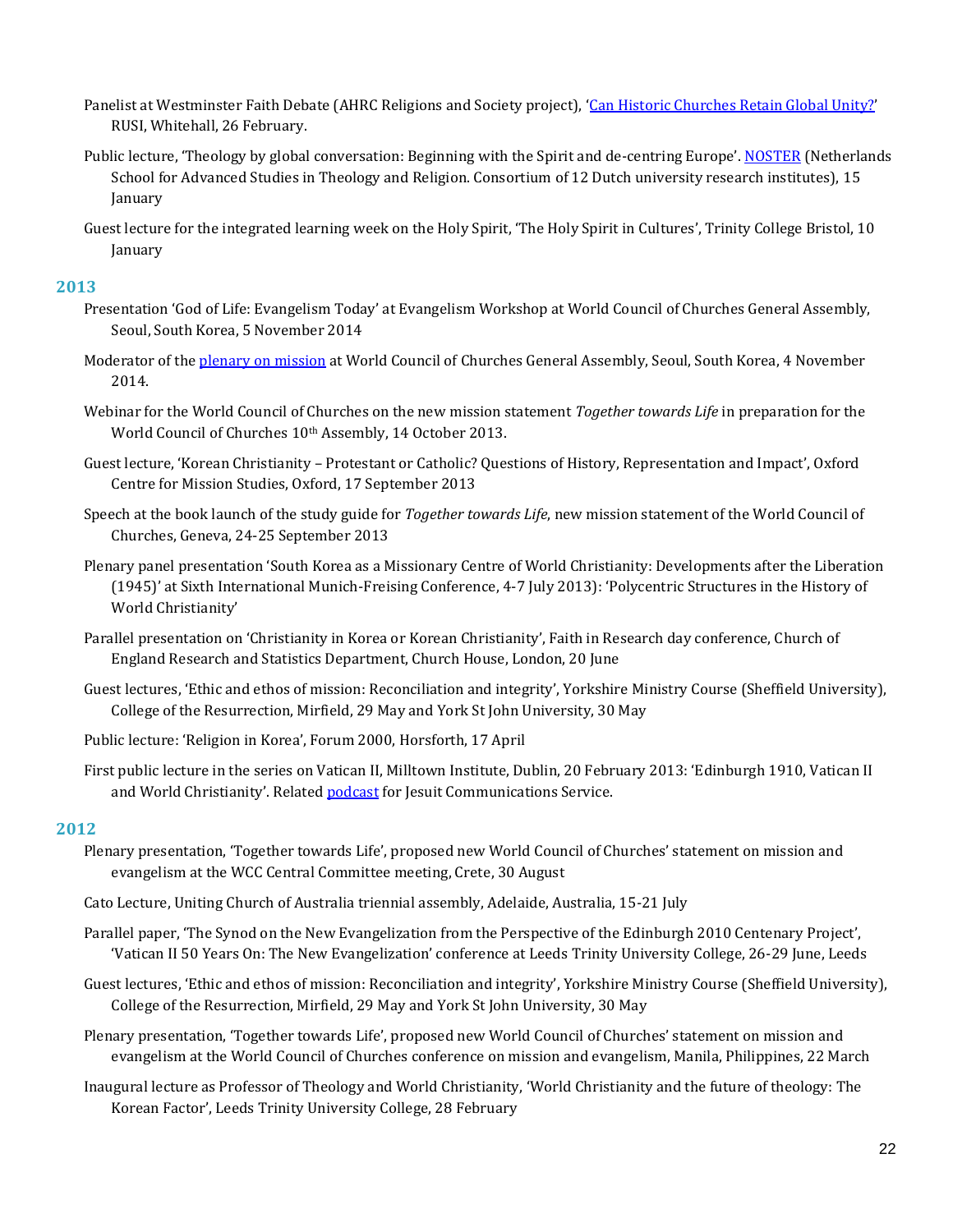- Guest lecture for the integrated learning week on the Holy Spirit, 'The Spirit and cultures', Trinity College Bristol, 9 December
- Keynote lecture, 'Understanding the nature of globalised Christianity', Churches Together in Britain and Ireland Colloquium, 'Globalised Christianity and Inter Faith Engagement: Implications for Theological Reflection in Britain and Ireland', Heythrop College, London, 11 October
- Presentation, 'Reflections on CWME document, 'Towards Common Witness'', CWME Ecclesiology Working Group, Ecumenical Institute, Bossey, Switzerland, 2-4 May 2011
- Presentation, 'Missio Dei as a pneumatological paradigm', World Council of Churches' Commission on World Mission and Evangelism, Spirituality Working Group, Kingston, Jamaica, 24-28 May
- Guest lecture, 'Jesus Christ in India: Guru or Revolutionary?' Christians Aware meeting, Wakefield Cathedral, 18 May
- Keynote lecture, 'Joining in with the Spirit', conference of Methodist District Evangelism Enablers, Northampton, 15-17 March
- Plenary presentation, 'Globalization of Protestant movements since the 1960s', panel on 'Global History and the Churches in the 20th century', conference on 'The Globalization of Churches: Global Transformation and Ecumenical Renewal of the World Council of Churches in the 1960s and 1970s', Ecumenical Institute, Bossey, Switzerland, 4-6 March
- Invited paper, 'Christian mission and globalization: Analysing centenary celebrations of the World Missionary Conference, Edinburgh 1910', Faith and Globalization Programme Seminar, University of Durham, 24 February

- Keynote address, 'Edinburgh 1910 2010: The development of the discipline of missiology', 5 Nations Ecumenical Officers meeting, 'Edinburgh 1910 – 2010: Towards Unity in Mission', Swanwick, 11 October
- Colloquist, Poullart Libermann Award in Pneumatology, Duquesne University, Pittsburgh, USA, 17 September
- Guest lecture, 'Edinburgh 1910-2010: From mission to world Christianity?' United Reformed Church Annual History Lecture, Leeds, 11 September
- Guest lecture, 'Reflections on Edinburgh 2010: From Kingdom to Spirit?' Oxford Centre for Mission Studies, 27 July
- Plenary paper presentation, 'World religion, internationalisation and global citizenship: teaching Christian theology in the 21st century', 'Courting Controversy' conference of the Higher Education Academy, Philosophical and Religious Studies Subject Area, University of Leeds, 8-9 July
- Invited paper, 'Edinburgh 1910 and 2010: two different theological worldviews', postgraduate seminar, Trinity College Bristol, 25 May
- Plenary presentation, 'Edinburgh 2010', Tokyo 2010 Conference, Tokyo, 11-14 May
- Keynote lecture, 'The past, present and future of Korean theology: Pneumatological perspectives', conference on 'Asian Culture and Christian theology', Presbyterian College and Theological Seminary, Seoul, South Korea, 11-12 May
- Guest workshop (with Sebastian C.H. Kim), 'Doing theology and ministry in a globalized world', Cumbria Theological Society, 24 April
- Public lecture, 'Korean missionaries: Protestant churches and their global vision, 1987-92', Korean Cultural Centre, London, 31 March
- Guest lecture for the integrated learning week on the Holy Spirit, 'The Spirit and Cultures', Trinity College Bristol, 12 March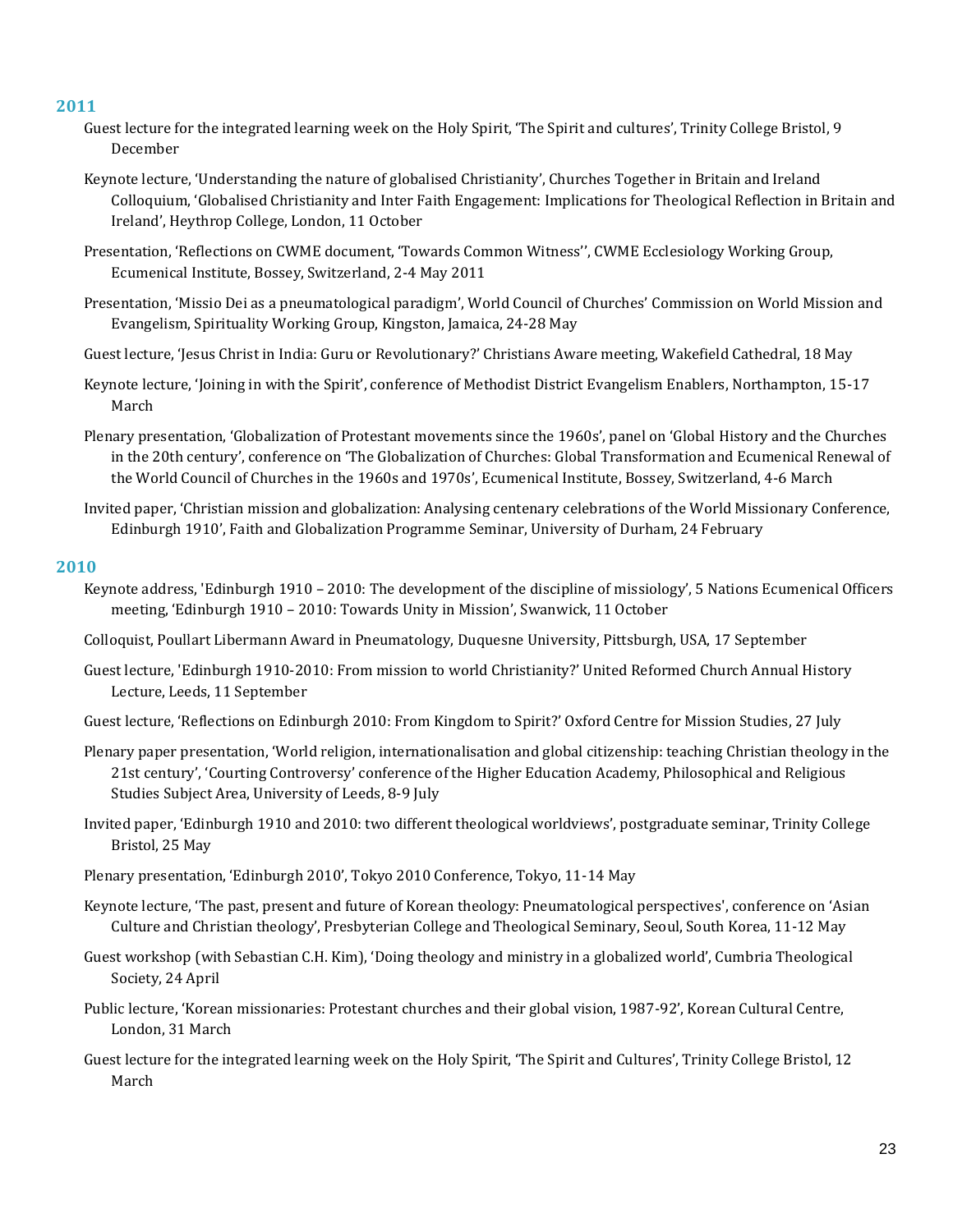- Plenary presentation, 'Theologies of religious pluralism: pneumatological foundations and conversion in India', conference on World Religions and the Great Commission, Regent University, Virginia Beach, USA, 27 February
- Guest seminar paper at the Henry Martyn Centre, Cambridge, 'Edinburgh 1910 and Edinburgh 2010: Different Theological Worldviews?' 27 January

- Video lecture, '[A view of Edinburgh 1910 today](http://www.youtube.com/watch?v=CVdru4XLDho)', DVD resource for the Global Connections conference 'The whole church taking the whole gospel to the whole world', 4-6 November. Also available [here.](http://www.youtube.com/watch?v=Omn2dUaTqxk)
- Guest presentation, 'Mission theology', annual meeting of the Meissen Commission (CofE and EKD), Whalley Abbey, Blackburn, 17-21 September
- Invited panellist, 'Mission in Aufwind Perspektiven aus Kirche, Theologie und ökumenische Netzwerken', conference of Deutsche Gessellschaft für Missionswissenschaft, Evangelische Akademie, Loccum, Germany, 14-16 September
- Keynote address, 'Edinburgh 1910 and Edinburgh 2010: Different Theological Worldviews?' British and Irish Association for Mission Studies conference, All Nations Christian College, Ware, 1-3 July
- Guest lecture, 'British theology in view of world Christianity', Peterborough Theological Society, 24 June
- Keynote presentation, 'Researching theology in the context of world Christianity', University of Manchester Validated Colleges Postgraduate Research Day, 13 June
- Invited seminar paper, 'In what sense is Christianity a world religion?' The Queen's Foundation, Birmingham, 15 May
- Keynote address, 'Mission and ecclesiology'. joint consultation on mission and ecclesiology of the Commissions on Mission and Evangelism and Faith and Order of the World Council of Churches, 3-7 March, Hungary
- Invited seminar paper, 'In what sense is Christianity a world religion? Centre for the Study of World Christianity, University of Edinburgh, 3 February
- Parallel paper, 'Inter-cultural Ecumenism'. conference on 'Receptive Ecumenism and Ecclesial Learning: Learning to Be Church Together', Ushaw College, Durham, 11-15 January

#### **2008**

- Humanities seminar, 'Internationalising British higher education: Theology as a case study', Trinity and All Saints College, 3 December
- Plenary presentation (with Sebastian C.H. Kim), 'Studying world Christianity', colloquium for the opening of the Andrew Walls Centre for the Study of African and Asian Christianity, Liverpool Hope University, 23-24 May
- Invited case study, 'How will we know when the Holy Spirit comes? The question of discernment'. Lausanne Theology Working Group, Chiang Mai, Thailand, 11-15 February

- Guest presentation, 'The Holy Spirit in the World: a global conversation'. Oxford Centre for Christianity and Culture Lecture, Regent's Park College, University of Oxford, 6 November
- Invited workshop, 'Christianity and modernisation in twentieth-century Korea: new religious movements and the revitalisation of society', conference on Religion and Development, Free University of Amsterdam, 14-15 June
- Parallel paper, 'Discerning Spirit' or 'discerning the spirits'? Two paradigms of theology in the world illustrated by the work of T. Gorringe and A. Yong', annual conference of the Society for the Study of Theology, Girton College, Cambridge, 26-29 March 2007
- Prof. Olav G. Myklebust Memorial Lecture, 'Discerning the Spirit: the first act of mission', MF Norwegian School of Theology, 7 February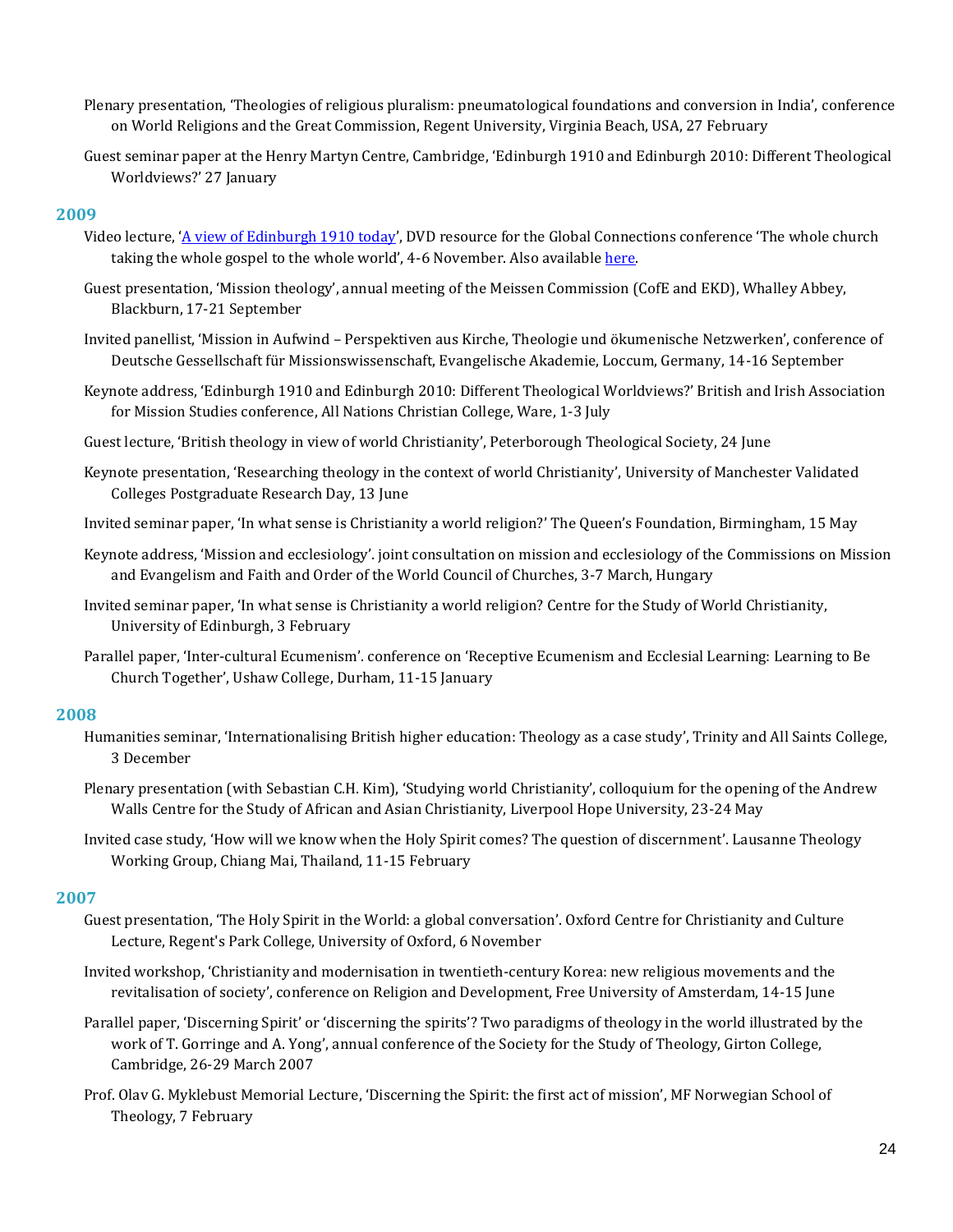- Invited paper, 'Pneumatology by global conversation: a way of doing theology in a plural and globalizing world'. CTRC research training seminar, King's College, London, 21 November
- Guest lecture, 'Gurus or revolutionaries? Christian self-understanding in relation to Hinduism in post-colonial India'. Ancient India and Iran Trust, Cambridge, 13 October 2006
- Plenary presentation, 'Potential of pneumatology for mission in contemporary Europe', European conference of the International Association for Mission Studies, Paris, 24-28 August
- Parallel paper, 'Models of reconciliation in Korean Christian theologies: humanisation, healing, harmonisation, *hanpuri*', International Conference on Peace and Reconciliation in the Korean Peninsula, York St John University College, 15-18 August
- Keynote address, 'Korean theologies of the Holy Spirit and their contribution to global theological conversation', conference of the Korean Institute of Advanced Theological Studies (KIATS)/The Society of Korean Theologians in England (SOKTE) on 'Korean and Third World Theology', University of Birmingham, 24 June
- Response to Archbishop John Sentamu and Professor David Ford and summary of proceedings at the Fulcrum Conference on 'Gospel in context', St Mary Islington, London, 28 April
- Guest lecture, 'Korean theologies of the Holy Spirit', Oxford Centre for Mission Studies, 25 April
- Paper presentation, 'Ethereal Christianity: reading Korean church websites', University of Lancaster, 'Reading spiritualities' conference, 20-22 January

#### **2005**

- Seminar paper, 'Korean Holy Spirit movements maternal or paternal?', Henry Martyn Seminar, Cambridge, 24 November
- Invited workshop, 'Technology and tradition: innovations in mission from the Pacific Rim', Methodists for World Mission Conference, Swanwick, 3-5 June
- Opening plenary presentation, 'How do we know when the Holy Spirit comes? The question of discernment', World Council of Churches Conference on Mission and Evangelism, Athens, 9-16 May 2005

### **2004**

- Invited workshop, 'Praying the Korean way', (Anglican) Eclectics Conference, Swanwick, 1-4 November
- Parallel paper, 'Reconciliation, integrity and the Holy Spirit: ethic and ethos of mission', International Association for Mission Studies conference, Malaysia, 1-8 August
- Guest seminar, 'Mission pneumatology: the Holy Spirit in Indian Christian theologies', Centre for the Study of Christianity in the Non-Western World, University of Edinburgh, 11 May
- Guest lecture, 'The Holy Spirit in mission in India: Indian contribution to contemporary mission pneumatology', Oxford Centre for Mission Studies, 6 April

#### **2003**

Plenary presentation, 'Report of consultation at the United College of the Ascension at the conference '*Yr Ysbryd*: The Holy Spirit in a world of many faiths' held at the University of Wales College Newport, Caerleon, 14-17 July 2003, 90-93

Plenary paper, 'The re-forming Spirit: the mission of the Spirit and Reformed theology', 'Re-forming theology' seminar, West Midlands Synod of the URC, Queen's Foundation, Birmingham, 30 April

### **2002**

Invited paper, 'Missiology as global conversation of (contextual) theologies', Queen's Foundation Research Seminar, Birmingham, 29 October